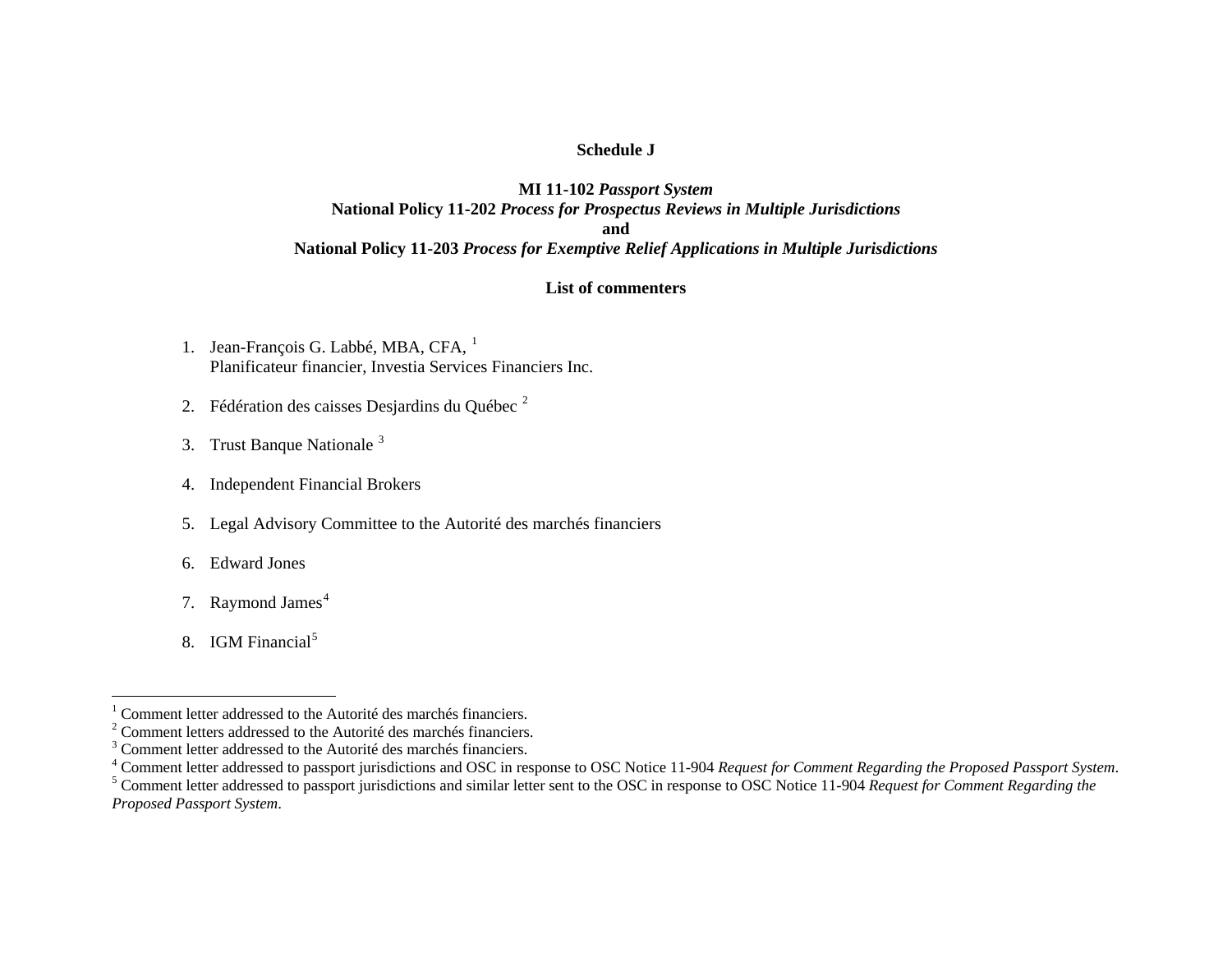- 9. Investment Industry Association of Canada
- 10. TSX Group  $^6$  $^6$
- 11. Investment Funds Institute of Canada
- 12. BMO Nesbitt Burns inc., Private Client Division
- 13. Canadian Bankers Association
- 14. BC Investment Management Corporation<sup>[7](#page-1-1)</sup>
- 15. Borden, Ladner, Gervais Toronto Securities and Capital Markets practice group  $^8$  $^8$
- 16. Investment Dealers Association of Canada (IDA)
- 17. Canadian Coalition for Good Governance<sup>[9](#page-1-3)</sup>

<span id="page-1-1"></span><span id="page-1-0"></span><sup>6</sup> Comment letter addressed to passport jurisdictions and OSC in response to OSC Notice 11-904 *Request for Comment Regarding the Proposed Passport System*.  $7$  Comment letter addressed to British Columbia Securities Commission.

<span id="page-1-2"></span><sup>8</sup> Comment letter addressed to passport jurisdictions and OSC in response to OSC Notice 11-904 *Request for Comment Regarding the Proposed Passport System*.

<span id="page-1-3"></span><sup>9</sup> Comment letter sent to passport jurisdictions and OSC in response to OSC Notice 11-904 *Request for Comment Regarding the Proposed Passport System*.`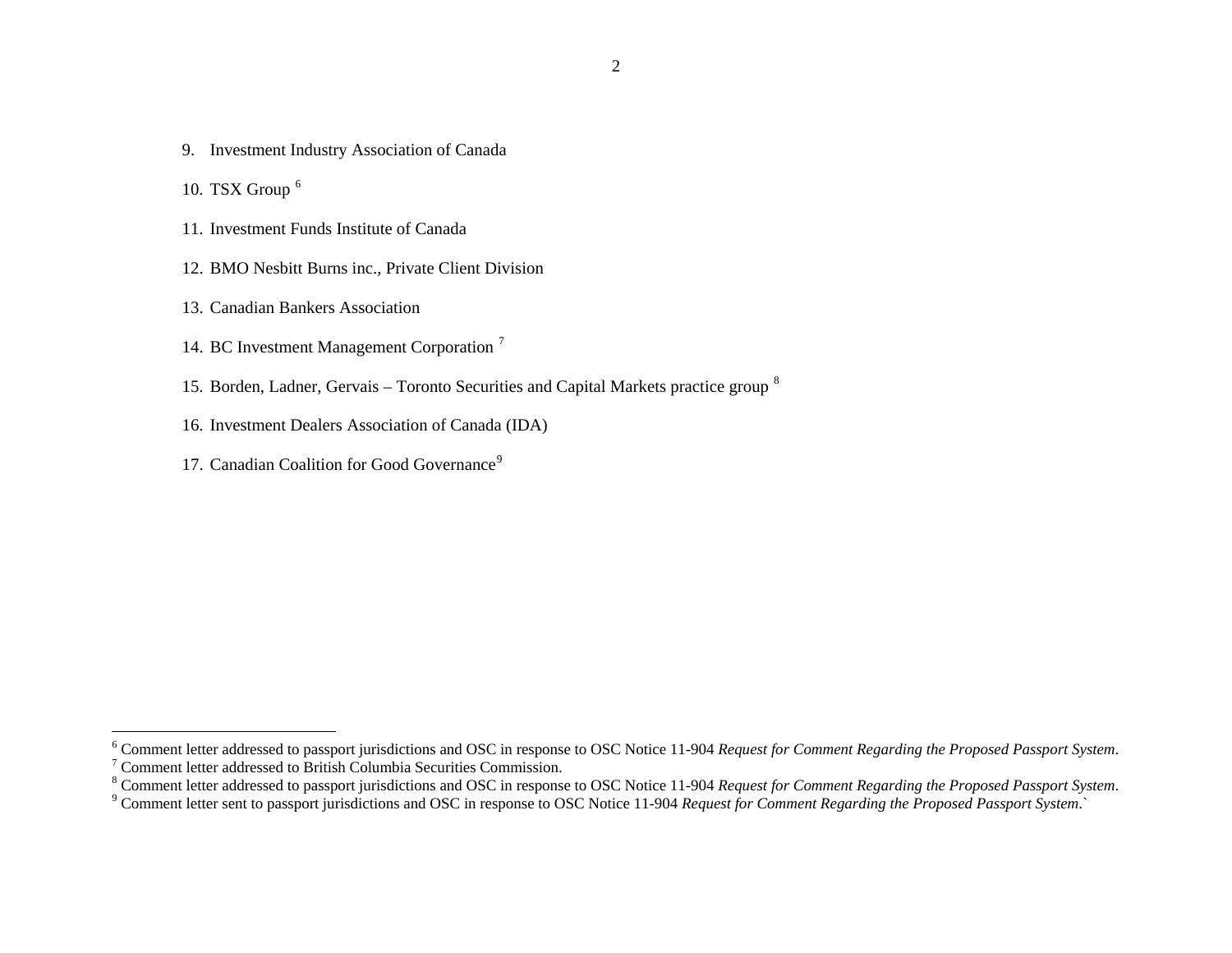# **Summary of comments and responses**

### **MI 11-102** *Passport System* **(MI 11-102)**

| # | Themes                                     | Comments                                                                                                                                                                                                                                                                                                          | <b>Responses</b>                                                                                                                                                                                                                                                                                                                |
|---|--------------------------------------------|-------------------------------------------------------------------------------------------------------------------------------------------------------------------------------------------------------------------------------------------------------------------------------------------------------------------|---------------------------------------------------------------------------------------------------------------------------------------------------------------------------------------------------------------------------------------------------------------------------------------------------------------------------------|
|   | <b>Passport System -</b><br><b>General</b> | The passport regulators received 17 comment<br>letters on the passport system.                                                                                                                                                                                                                                    | MI 11-102 implements the second phase of the<br>passport initiative contemplated in the<br>Provincial/Territorial Memorandum of Understanding                                                                                                                                                                                   |
|   |                                            | Of these 15 expressed support for a variety of<br>reasons, including that the passport system would<br>reduce the regulatory burden, improve regulatory<br>efficiency, streamline regulatory decision-making<br>and generally simplify the securities regulatory<br>regime while adequately protecting investors. | regarding Securities Regulation (Passport MOU). The<br>objective of the Passport MOU is to set up a system<br>that gives a single window of access to market<br>participants in areas where securities laws are already<br>highly harmonized or could be harmonized quickly.                                                    |
|   |                                            | Many indicated passport was a step in the right<br>direction while noting that their ultimate<br>preference is a national regulator.                                                                                                                                                                              | The structural changes suggested by some of the<br>commenters as their ultimate preference for Canada's<br>securities regulatory system are not within the powers<br>of securities regulators to consider. However, the                                                                                                         |
|   |                                            | Two commenters did not support the passport<br>system. They think that Canada needs a single<br>securities regulator to simply the regulatory system<br>and provide maximum benefits to market<br>participants.                                                                                                   | passport regulators and the OSC are continuing to work<br>to harmonize and streamline securities legislation and<br>requirements across jurisdictions and to implement the<br>interfaces and administrative and other processes<br>necessary to make the Canadian securities regulatory<br>system more efficient and effective. |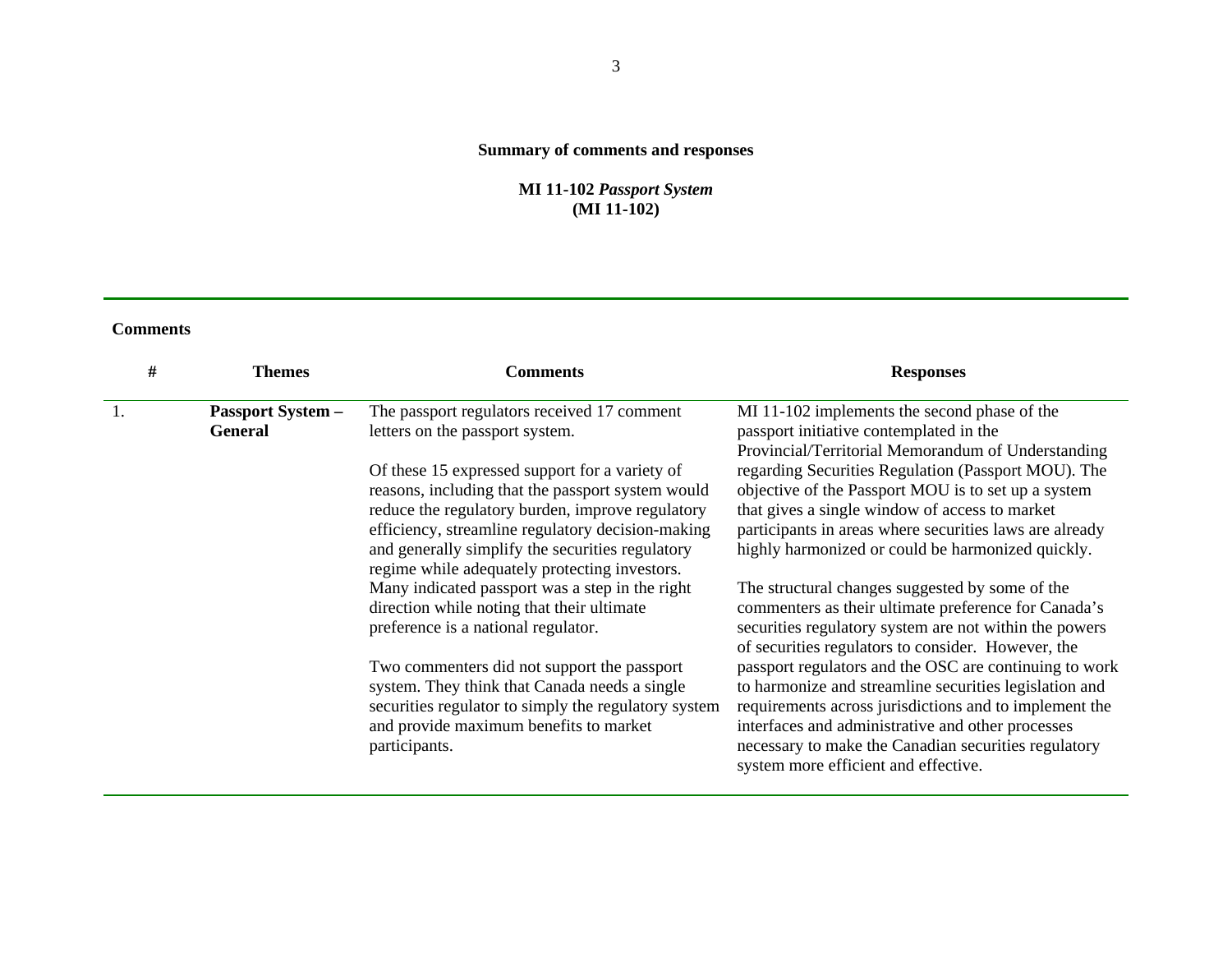| <b>Comments</b> |
|-----------------|
|-----------------|

| #  | <b>Themes</b>                                  | <b>Comments</b>                                                                                                                                                                                                                                                                                                                                                                                                                                                                         | <b>Responses</b>                                                                                                                                                                                                                                                                                                                                                                                    |
|----|------------------------------------------------|-----------------------------------------------------------------------------------------------------------------------------------------------------------------------------------------------------------------------------------------------------------------------------------------------------------------------------------------------------------------------------------------------------------------------------------------------------------------------------------------|-----------------------------------------------------------------------------------------------------------------------------------------------------------------------------------------------------------------------------------------------------------------------------------------------------------------------------------------------------------------------------------------------------|
|    |                                                |                                                                                                                                                                                                                                                                                                                                                                                                                                                                                         | See item 2 below for the response on the issues related<br>to Ontario's decision not to participate in the passport<br>system.                                                                                                                                                                                                                                                                      |
| 2. | Ontario's non-<br>participation in<br>passport | Six commenters expressed views on Ontario's<br>decision not to participate in the passport system.<br>Two commenters were disappointed that the<br>Ontario government and the OSC are declining to<br>participate in passport. They urged them to<br>reconsider their position.                                                                                                                                                                                                         | The OSC is not adopting MI 11-102, but CSA is<br>implementing the passport system and interfaces that<br>make the securities regulatory system as efficient and<br>effective as possible in the circumstances for all market<br>participants who want to gain access to the capital<br>markets in both passport jurisdictions and Ontario. The<br>OSC has participated in developing the interfaces |
|    |                                                | Half the commenters thought that, without<br>Ontario, the passport system would not work,<br>should not proceed, or its benefits would be<br>substantially reduced. They invoked several<br>reasons, including that<br>market participants would have to contend<br>$\bullet$<br>with two systems<br>the regulatory system would be more<br>$\bullet$<br>complicated than it is now<br>market participants in the passport<br>$\bullet$<br>jurisdictions would have an unfair advantage | between the passport jurisdictions and Ontario.<br>See item 3 below for more details on the interface with<br>Ontario.                                                                                                                                                                                                                                                                              |
| 3. | <b>Interface with</b><br>Ontario               | Twelve commenters expressed views on the<br>proposal to repeal the existing mutual reliance<br>review systems (MRRS) and national registration<br>system (NRS) and the lack of interface with<br>Ontario.<br>Most commenters disagreed with the passport                                                                                                                                                                                                                                | The passport regulators designed the proposed passport<br>system for adoption by all Canadian securities<br>regulatory authorities to show how the system could<br>operate to streamline Canadian securities regulation.<br>On that basis, we proposed repealing MRRS (except to<br>deal with a few types of exemptive relief applications)<br>and NRS because the passport system would have       |

4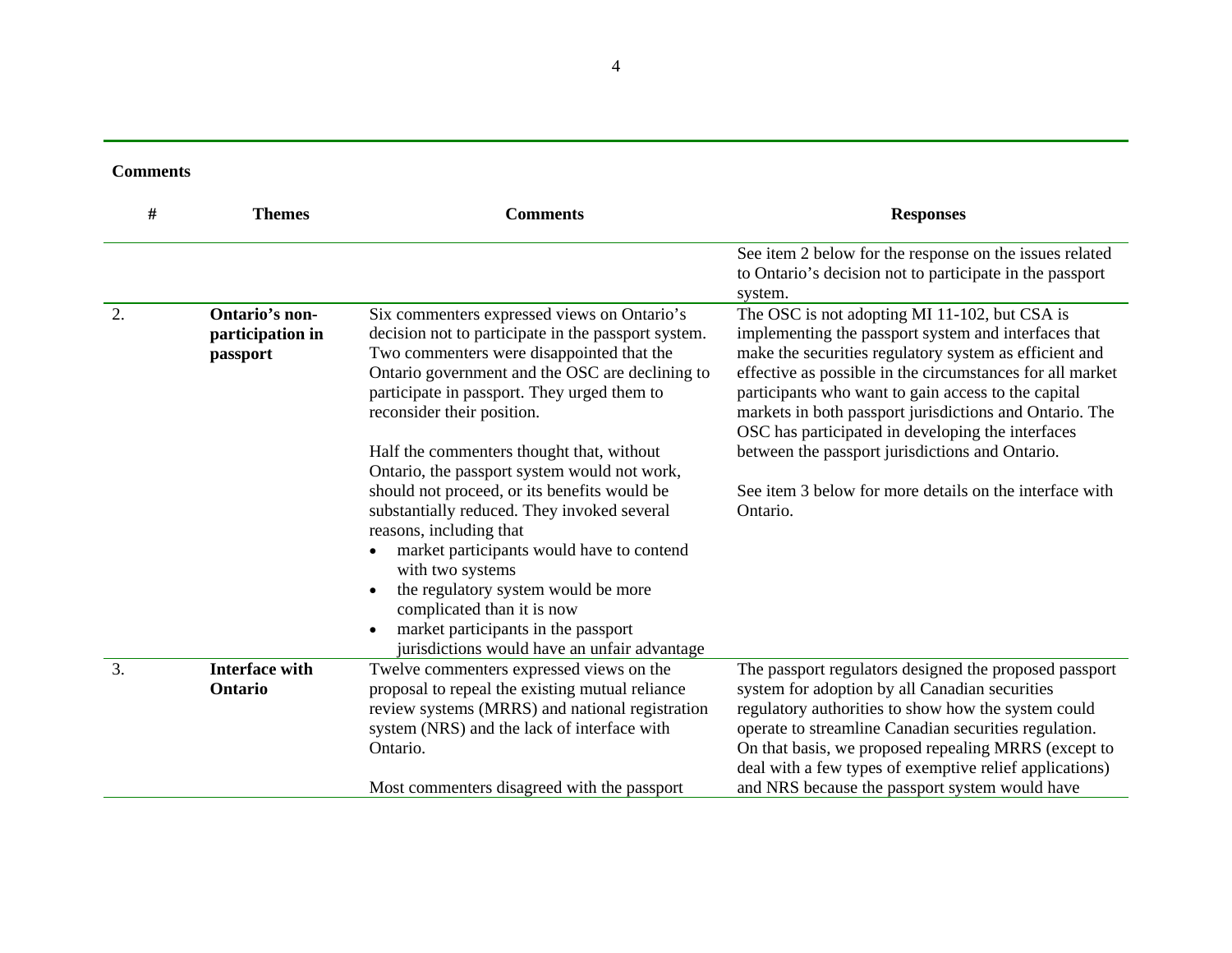| # | <b>Themes</b> | <b>Comments</b>                                                                                                                                                                                                                                                                                                                                            | <b>Responses</b>                                                                                                                                                                                                                                                                                                                                                                                                                                                                                                                                                                                                                                                                                                                                                                                 |
|---|---------------|------------------------------------------------------------------------------------------------------------------------------------------------------------------------------------------------------------------------------------------------------------------------------------------------------------------------------------------------------------|--------------------------------------------------------------------------------------------------------------------------------------------------------------------------------------------------------------------------------------------------------------------------------------------------------------------------------------------------------------------------------------------------------------------------------------------------------------------------------------------------------------------------------------------------------------------------------------------------------------------------------------------------------------------------------------------------------------------------------------------------------------------------------------------------|
|   |               | jurisdictions' proposal if Ontario does not<br>participate in passport. Three said passport should<br>not proceed in those circumstances or without the<br>involvement of Ontario.                                                                                                                                                                         | replaced them. When we published the passport system<br>for comment, we did not address what would happen if<br>a jurisdiction did not adopt it.                                                                                                                                                                                                                                                                                                                                                                                                                                                                                                                                                                                                                                                 |
|   |               | Most commenters thought the regulators should<br>maintain MRRS and NRS or provide similar<br>mechanisms to ensure that market participants do<br>not lose the benefits those systems provide, or that<br>no one, inside or outside Ontario, is disadvantaged.<br>Two commenters suggested incorporating the<br>improvements of passport into MRRS and NRS. | As indicated above, passport regulators are<br>implementing the passport system even though the<br>OSC is not adopting MI 11-102. However, to make the<br>system as efficient and effective as possible in the<br>circumstances for all market participants who want to<br>gain access to the capital markets in both passport<br>jurisdictions and Ontario, passport regulators and the<br>OSC worked together to develop interfaces between the<br>passport jurisdictions and Ontario.                                                                                                                                                                                                                                                                                                         |
|   |               |                                                                                                                                                                                                                                                                                                                                                            | On August 31, 2007, CSA published a Notice and<br>Request for Comment on proposed National Policy 11-<br>202 Process for Prospectus Reviews in Multiple<br>Jurisdictions (NP 11-202) and National Policy 11-203<br>Process for Exemptive Relief Applications in Multiple<br>Jurisdictions (NP 11-203). The policies replace the<br>MRRS policies for prospectuses and exemptive relief<br>applications. They set out the processes for making<br>regulatory decisions in multiple jurisdictions for market<br>participants based in passport jurisdictions and in<br>Ontario. They maintain the processes in the current<br>MRRS system to give market participants in passport<br>jurisdictions coordinated access to Ontario and give<br>Ontario market participants direct access to passport |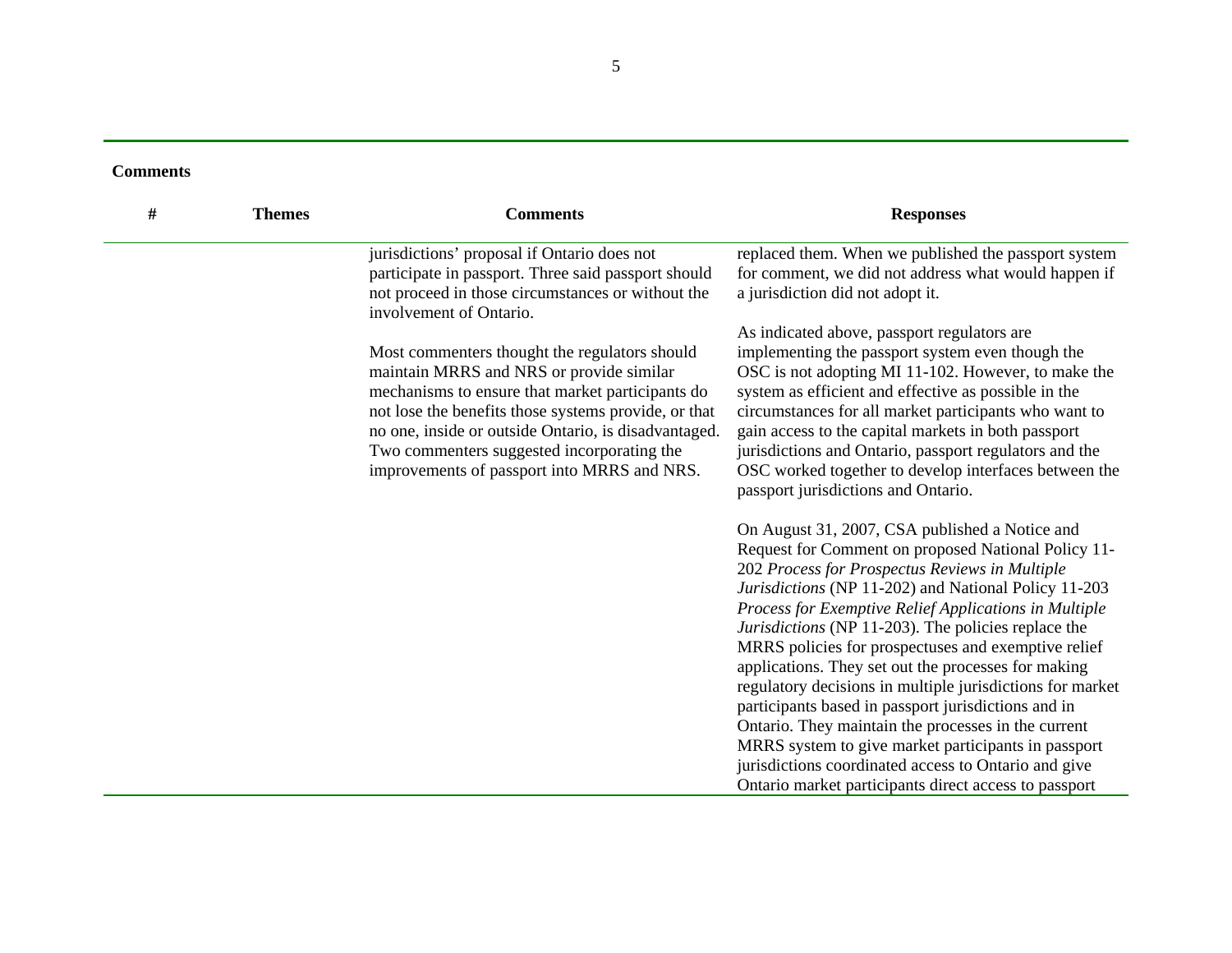| <b>Comments</b> |
|-----------------|
|-----------------|

| #                | <b>Themes</b>                     | <b>Comments</b>                                                                                                                                                                                                                                                                                                                           | <b>Responses</b>                                                                                                                                                                                                                                                                                                                                                            |
|------------------|-----------------------------------|-------------------------------------------------------------------------------------------------------------------------------------------------------------------------------------------------------------------------------------------------------------------------------------------------------------------------------------------|-----------------------------------------------------------------------------------------------------------------------------------------------------------------------------------------------------------------------------------------------------------------------------------------------------------------------------------------------------------------------------|
|                  |                                   |                                                                                                                                                                                                                                                                                                                                           | jurisdictions.                                                                                                                                                                                                                                                                                                                                                              |
|                  |                                   |                                                                                                                                                                                                                                                                                                                                           | CSA received three comment letters on NP 11-202 and<br>NP 11-203 (the proposed policies). The commenters<br>generally supported the proposed policies and provided<br>some technical and other comments. See items 21 and<br>following below for a summary of the comments on<br>these policies and our responses.                                                          |
|                  |                                   |                                                                                                                                                                                                                                                                                                                                           | CSA is adopting NP 11-202 and NP 11-203 at the same<br>time as the passport jurisdictions are adopting MI 11-<br>102.                                                                                                                                                                                                                                                       |
| $\overline{4}$ . | <b>Harmonized</b><br>requirements | Five commenters said that harmonized<br>requirements were critical to the proper<br>functioning of the passport system. Most of them<br>noted that the rules should be the same regardless<br>of the location of the market participant and asked<br>that differences be resolved.                                                        | CSA has been working cooperatively for many years<br>on harmonizing securities requirements and has<br>developed national instruments and policies in many<br>regulatory areas. For example, CSA has already<br>implemented national continuous disclosure<br>requirements for investment funds and other reporting<br>issuers.                                             |
|                  |                                   | Most of them also said that market participants<br>operating in more than one jurisdiction should<br>only be subject to harmonized requirements.<br>Others noted the challenges that lie ahead to<br>complete the harmonization projects necessary to<br>implement the proposed passport system at both<br>the CSA and government levels. | A key foundation for the passport system is a set of<br>nationally harmonized regulatory requirements.<br>Therefore, the passport regulators are implementing the<br>passport system for prospectuses, continuous disclosure<br>and exemptive relief applications at the same time as<br>CSA is implementing National Instrument 41-101<br>General Prospectus requirements. |
|                  |                                   | Some made more specific comments, including the                                                                                                                                                                                                                                                                                           |                                                                                                                                                                                                                                                                                                                                                                             |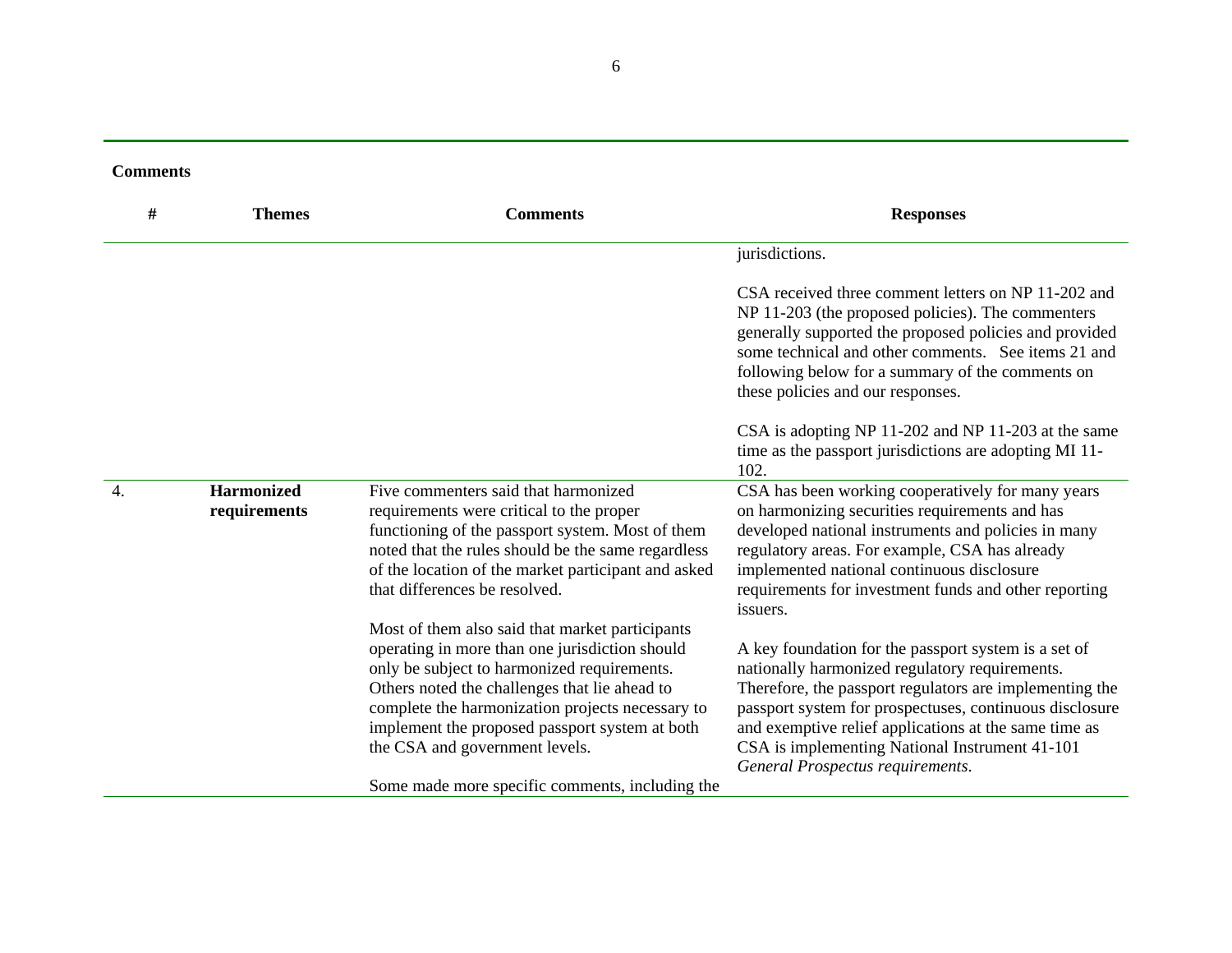| <b>Comments</b> |
|-----------------|
|-----------------|

| # | <b>Themes</b> | <b>Comments</b>                                                                                                                                                                                                                                                                                                                                                                                                                                                                                                                               | <b>Responses</b>                                                                                                                                                                                                                                                                                                                                                                                                                                                                                                                                                                                                                                |
|---|---------------|-----------------------------------------------------------------------------------------------------------------------------------------------------------------------------------------------------------------------------------------------------------------------------------------------------------------------------------------------------------------------------------------------------------------------------------------------------------------------------------------------------------------------------------------------|-------------------------------------------------------------------------------------------------------------------------------------------------------------------------------------------------------------------------------------------------------------------------------------------------------------------------------------------------------------------------------------------------------------------------------------------------------------------------------------------------------------------------------------------------------------------------------------------------------------------------------------------------|
|   |               | following:<br>One commenter suggested CSA should have a<br>rule generating body to make recommendations<br>to commissions and provincial governments for<br>rule changes applicable across the country.<br>Another suggested that CSA and governments<br>adopt mechanisms other than consensus to<br>govern how CSA makes or amends national<br>rules before finalizing the passport system. The<br>mechanisms should include a formal agreement<br>to minimize local 'opt-outs' and local<br>regulation and an agreement on the specific and | CSA is also harmonizing securities regulations in other<br>areas. For example, the passport regulators have<br>announced that we expect to implement Multilateral<br>Instrument 62-104 Take-Over Bids and Issuer Bids on<br>February 1, 2008. The OSC has requested that<br>amendments to Part XX of the Ontario Securities Act<br>and OSC Rule 62-504 Take-Over Bids and Issuer Bids<br>come into force on February 1, 2008. These rules and<br>act amendments harmonize the take-over bid and issuer<br>bid requirements in all jurisdictions. CSA is working<br>on other harmonization initiatives, e.g., insider<br>reporting requirements. |
|   |               | very limited circumstances when local<br>regulations would be considered necessary.<br>Another suggested the mechanism for making<br>or amending existing harmonized laws be<br>transparent.<br>Two commenters noted that an unintended<br>consequence of having non-harmonized                                                                                                                                                                                                                                                               | CSA developed processes to avoid undue delay and<br>resolve differences of view among jurisdictions as we<br>work on harmonization and other projects. For<br>instance, CSA project committees elevate contentious<br>issues to the CSA's Policy Coordination Committee<br>(PCC) for resolution as they arise.                                                                                                                                                                                                                                                                                                                                  |
|   |               | requirements is that small issuers raising capital<br>only in one province may be subject to<br>potentially more onerous requirements than<br>those raising capital in two or more.<br>One commenter noted that much of securities<br>regulation is outside the scope of the passport                                                                                                                                                                                                                                                         | The rule-making process is a local process that varies<br>from jurisdiction to jurisdiction. In the passport MOU,<br>Ministers agreed to make best efforts to achieve and<br>maintain a high degree of harmonization in securities<br>legislation.                                                                                                                                                                                                                                                                                                                                                                                              |
|   |               | system, e.g., the prospectus and registration<br>exemption regime, insider reporting, take-over<br>bid regulation, early warning reporting, civil                                                                                                                                                                                                                                                                                                                                                                                             | CSA recognizes that local issuers or registrants may be<br>subject to different or additional non-harmonized                                                                                                                                                                                                                                                                                                                                                                                                                                                                                                                                    |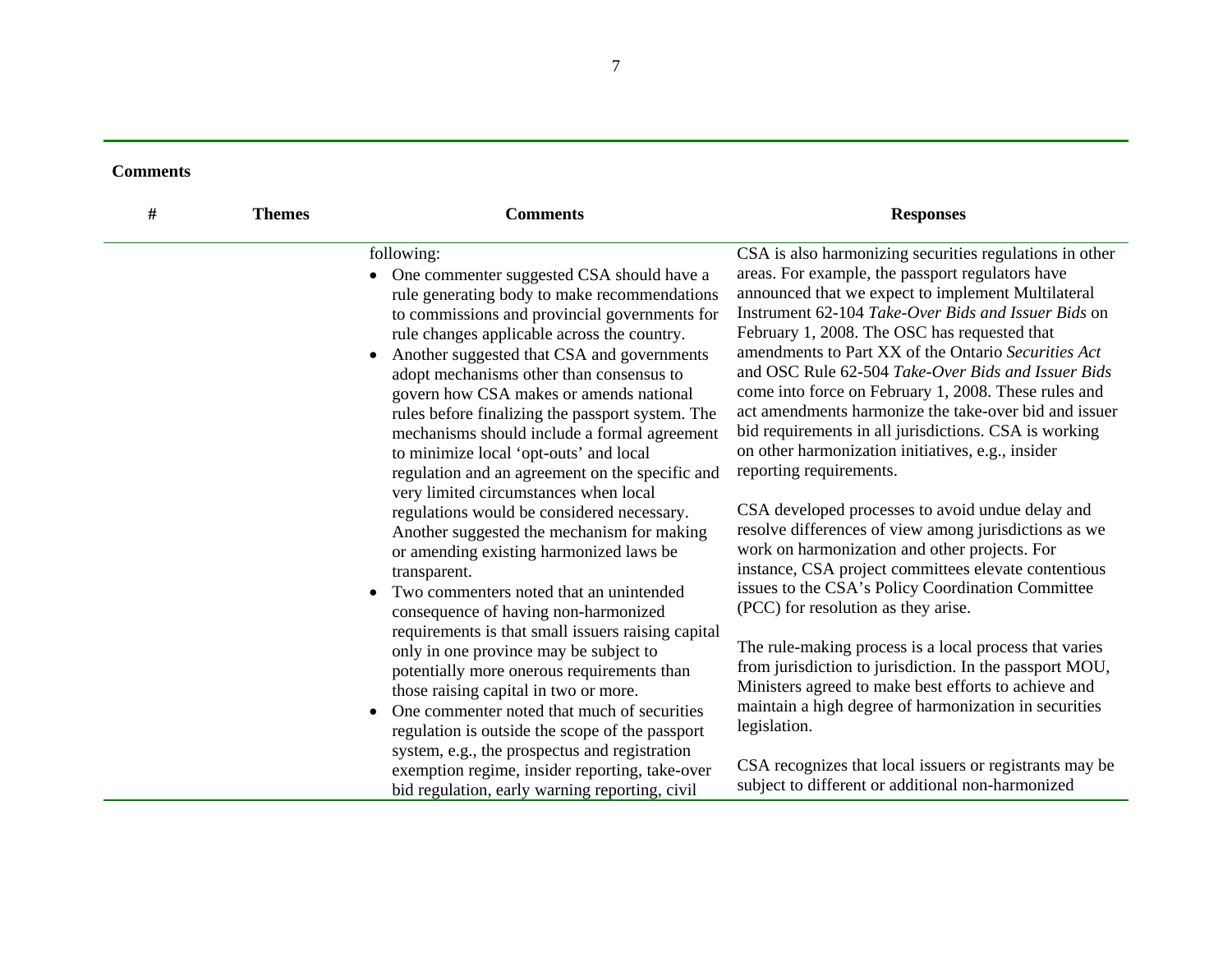| # | <b>Themes</b> | <b>Comments</b>                                                                                                                                                                                                                                                                                                                                                                                                                                                                                                                                                                                                                                                                                                                                                             | <b>Responses</b>                                                                                                                                                                                                                                                                                                                                                                                                                                                                                                                                                                                                                                                                                                                                                                                      |
|---|---------------|-----------------------------------------------------------------------------------------------------------------------------------------------------------------------------------------------------------------------------------------------------------------------------------------------------------------------------------------------------------------------------------------------------------------------------------------------------------------------------------------------------------------------------------------------------------------------------------------------------------------------------------------------------------------------------------------------------------------------------------------------------------------------------|-------------------------------------------------------------------------------------------------------------------------------------------------------------------------------------------------------------------------------------------------------------------------------------------------------------------------------------------------------------------------------------------------------------------------------------------------------------------------------------------------------------------------------------------------------------------------------------------------------------------------------------------------------------------------------------------------------------------------------------------------------------------------------------------------------|
|   |               | remedies, trading rules etc. and thought the<br>passport system should address all regulatory<br>instruments.<br>Two commenters suggested that CSA should<br>$\bullet$<br>also work together and with provincial<br>governments, in appropriate cases, to<br>harmonize their rule-making procedures,<br>enforcement powers, compliance procedures<br>and SRO oversight regimes.<br>A last commenter expressed concern about the<br>$\bullet$<br>fact that under the passport system,<br>cancellations, amendments, revocations or<br>other changes to terms and conditions of<br>registration could vary across jurisdictions<br>because any existing terms and conditions<br>imposed by a non-principal regulator through a<br>settlement or decision made before passport | requirements than those operating or offering securities<br>in more than one jurisdiction. In every project we<br>undertake, we work to eliminate or harmonize<br>remaining non-harmonized requirements. We also<br>consider the impact unique local requirements would<br>have on local market participants.<br>Some CSA jurisdictions have proposed to their<br>governments a number of legislative changes to<br>harmonize our enforcement powers. For example, the<br>legislature in many jurisdictions have adopted or<br>governments are considering a provision that would<br>enable the securities regulator to reciprocate an<br>enforcement order made by a court or securities<br>regulatory authority or a settlement agreement reached<br>in another Canadian or a foreign jurisdiction. |
|   |               | would continue to apply only in the non-<br>principal jurisdiction.                                                                                                                                                                                                                                                                                                                                                                                                                                                                                                                                                                                                                                                                                                         | The passport system for discretionary exemptions<br>covers discretionary exemptions from harmonized<br>requirements in most areas of regulation (e.g., take-<br>over bids and insider reporting, as well as prospectus,<br>continuous disclosure and registration). NP 11-203 sets<br>out the process for making regulatory decisions on<br>discretionary exemption applications made in multiple<br>jurisdictions for filers in passport jurisdictions and in<br>Ontario. It also includes a process modelled on MRRS<br>for exemptive relief applications that fall outside the<br>scope of MI 11-102.                                                                                                                                                                                              |

8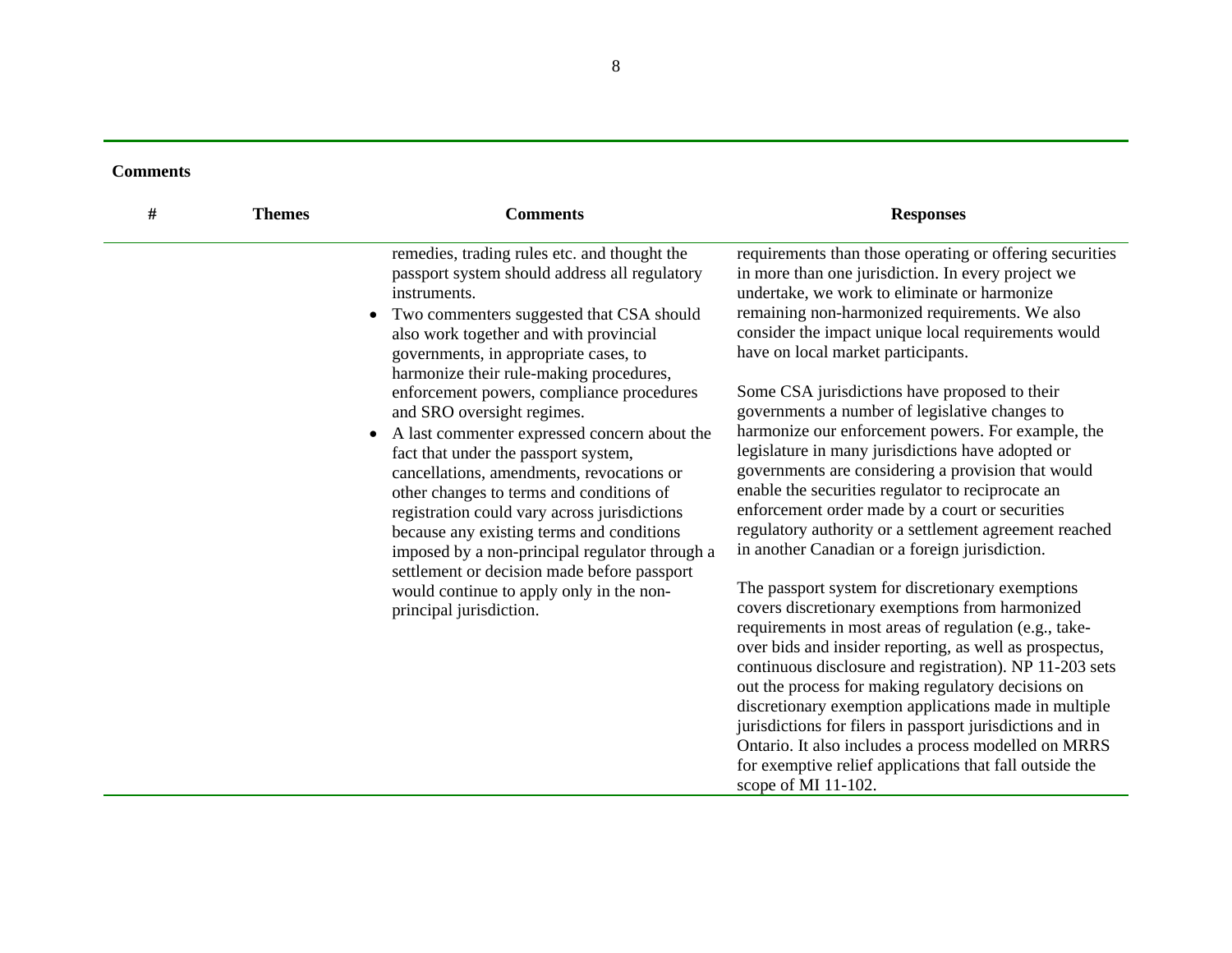| <b>Comments</b> |                                                                                        |                                                                                                                                                                                                                                                           |                                                                                                                                                                                                                                                                                                                                                                                                                                                                                                                                                                                                                                                                                    |
|-----------------|----------------------------------------------------------------------------------------|-----------------------------------------------------------------------------------------------------------------------------------------------------------------------------------------------------------------------------------------------------------|------------------------------------------------------------------------------------------------------------------------------------------------------------------------------------------------------------------------------------------------------------------------------------------------------------------------------------------------------------------------------------------------------------------------------------------------------------------------------------------------------------------------------------------------------------------------------------------------------------------------------------------------------------------------------------|
| $\#$            | <b>Themes</b>                                                                          | <b>Comments</b>                                                                                                                                                                                                                                           | <b>Responses</b>                                                                                                                                                                                                                                                                                                                                                                                                                                                                                                                                                                                                                                                                   |
|                 |                                                                                        |                                                                                                                                                                                                                                                           | As part of our work to implement the passport system<br>and the proposed policies, CSA assessed the risks of<br>the system, and developed and are implementing<br>processes and procedures to mitigate those risks.<br>Before implementation, we focused our efforts on<br>ensuring consistency in decision-making among<br>passport jurisdictions. We are now reviewing our<br>compliance review processes in the relevant areas to<br>ensure consistent application of harmonized<br>requirements across jurisdictions.<br>We will respond to the last comment, which<br>specifically relates to registration, when we finalize<br>passport for registration.                    |
| 5.              | <b>Consistency in</b><br>application and<br>interpretation<br>under passport<br>system | Six commenters noted the importance of CSA<br>members providing uniform interpretation and<br>application of securities legislation. Some also<br>suggested making the practices and procedures the<br>CSA implements to achieve that result transparent. | CSA agrees that it is important to apply and interpret<br>harmonized securities legislation consistently under the<br>passport system. As mentioned in response to item 4<br>above, as part of our work to implement the passport<br>system and the proposed policies, CSA assessed the<br>risks of the system. CSA developed and we are<br>implementing processes and procedures to mitigate this<br>type of risk in relevant areas while ensuring that we<br>maintain the increased efficiencies of the securities<br>regulatory system for market participants.<br>In addition, we put in place a training program to<br>ensure staff are familiar with the passport system and |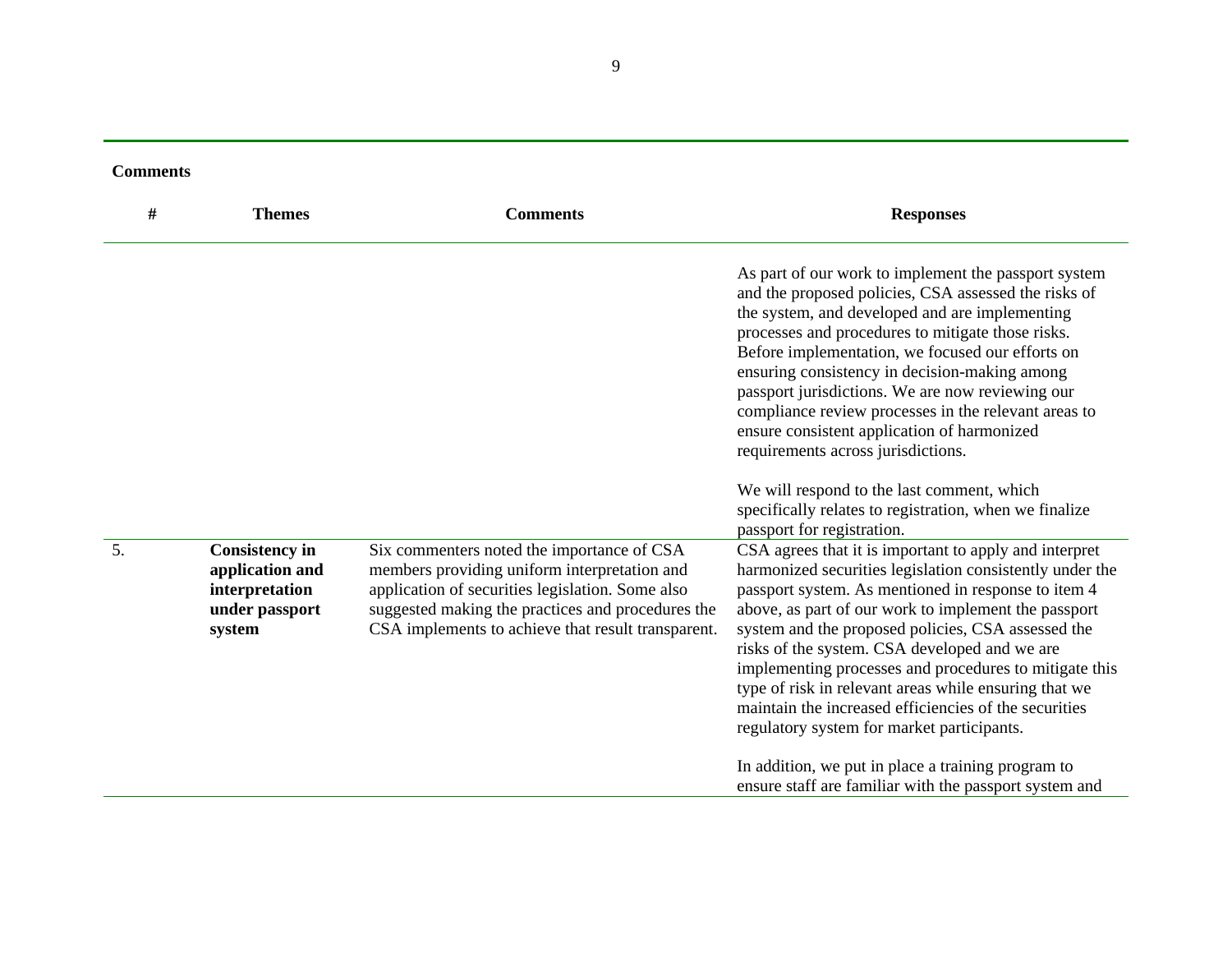| <b>Comments</b> |
|-----------------|
|-----------------|

| #  | <b>Themes</b>                                          | <b>Comments</b>                                                                                                                                                                                                                                                                                                                                                                           | <b>Responses</b>                                                                                                                                                                                                                                                                                                                                                                                                            |
|----|--------------------------------------------------------|-------------------------------------------------------------------------------------------------------------------------------------------------------------------------------------------------------------------------------------------------------------------------------------------------------------------------------------------------------------------------------------------|-----------------------------------------------------------------------------------------------------------------------------------------------------------------------------------------------------------------------------------------------------------------------------------------------------------------------------------------------------------------------------------------------------------------------------|
|    |                                                        |                                                                                                                                                                                                                                                                                                                                                                                           | the proposed policies and we conduct regular training<br>on the interpretation and application of harmonized<br>requirements.                                                                                                                                                                                                                                                                                               |
|    |                                                        |                                                                                                                                                                                                                                                                                                                                                                                           | Finally, we reviewed our processes and procedures for<br>continuous disclosure reviews to ensure that we have<br>mechanisms in place to produce consistent review<br>outcomes across CSA jurisdictions.                                                                                                                                                                                                                     |
| 6. | <b>Consultation</b><br>among passport<br>jurisdictions | One commenter noted that there is a risk, under<br>passport, that regulators will take a different<br>approach to the same issue without consultation<br>among regulators before making a decision.<br>However, the commenter acknowledged that<br>entrenching consultation among regulators would<br>create regulatory paralysis and make the system<br>less efficient than it is today. | As mentioned in response to item 4 above, as part of<br>our work to implement the passport system and the<br>proposed policies, CSA assessed the risks of the<br>system. CSA developed and we are implementing<br>processes and procedures in relevant areas to mitigate<br>this type of risk while ensuring that we maintain the<br>increased efficiencies of the securities regulatory<br>system for market participants. |
|    |                                                        | Another commenter asked that there not be a<br>mandatory requirement for the principal regulator<br>to consult with a non-principal regulator before<br>making a registration-related decision.                                                                                                                                                                                           | We will respond to this comment when we finalize<br>passport for registration.                                                                                                                                                                                                                                                                                                                                              |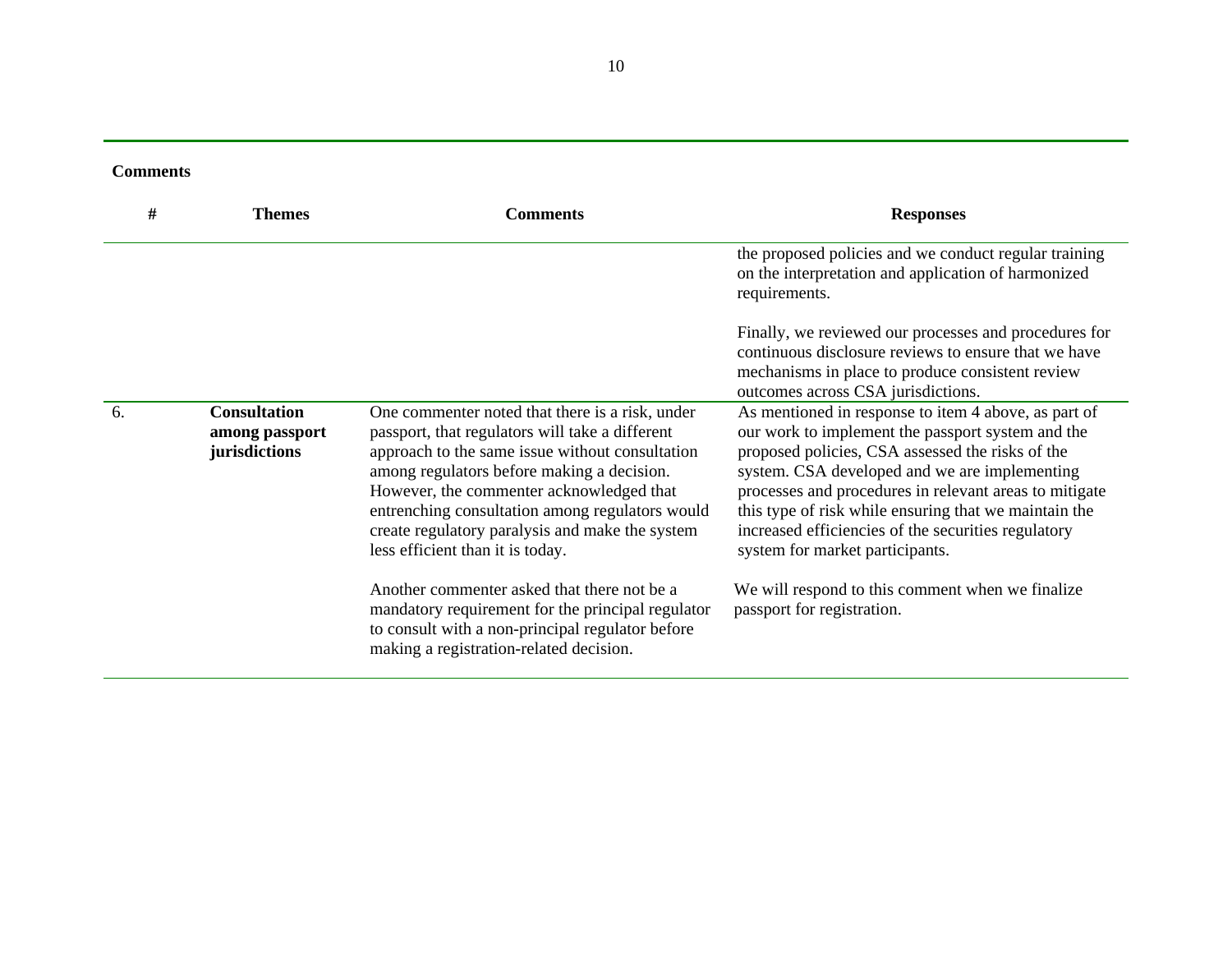| #  | <b>Themes</b>                                                                                           | <b>Comments</b>                                                                                                                                                                                                                                                                                                                                                                                                                                                     | <b>Responses</b>                                                                                                                                                                                                                                                                                                                                                                                                                                                                                                                                                                                              |
|----|---------------------------------------------------------------------------------------------------------|---------------------------------------------------------------------------------------------------------------------------------------------------------------------------------------------------------------------------------------------------------------------------------------------------------------------------------------------------------------------------------------------------------------------------------------------------------------------|---------------------------------------------------------------------------------------------------------------------------------------------------------------------------------------------------------------------------------------------------------------------------------------------------------------------------------------------------------------------------------------------------------------------------------------------------------------------------------------------------------------------------------------------------------------------------------------------------------------|
| 7. | <b>Inherent</b><br>complexities of the<br>passport system                                               | One commenter said that, while the instrument<br>itself is relatively simple, the companion policy<br>contains 44 pages of details and five appendices. It<br>will be difficult for regulators to keep the details<br>up to date. The companion policy also contains<br>mandatory language that more properly belongs in<br>the instrument.                                                                                                                         | The passport regulators streamlined the companion<br>policy and moved much of the guidance to the<br>proposed policies (e.g., the guidance on principal<br>regulator and the appendices that described the<br>administrative processes for each passport area). The<br>remaining guidance expands on many of the provisions<br>of the rule to assist market participants.                                                                                                                                                                                                                                     |
| 8. | <b>Discretionary</b><br>change of principal<br>regulator (sections<br>3.2, 4.8 and 5.3 of<br>MI 11-102) | One commenter requested guidance on the<br>circumstances in which a securities regulator<br>would initiate a change in principal regulator and<br>noted that a market participant should receive<br>notice of the securities regulator's intention to<br>exercise its discretion and have an opportunity to<br>respond and make submissions as to why this<br>should not happen.                                                                                    | The guidance on principal regulator is now in NP 11-<br>202 and NP 11-203. The proposed policies provide that<br>the principal regulator will consult with the filer and<br>the appropriate regulator if it wants to initiate a change<br>in principal regulator.                                                                                                                                                                                                                                                                                                                                             |
| 9. | Fees                                                                                                    | Four commenters suggested eliminating or<br>reducing fees in non-principal jurisdictions under<br>passport because they believe that non-principal<br>regulators will do no work or less work under<br>passport. One commenter acknowledged that fees<br>support the entire regulatory system and suggested<br>that market participants pay all fees to the<br>principal regulator. Another commenter<br>recommended against that approach for registered<br>firms. | The proposed passport system maintains the status quo<br>with respect to fees for prospectuses and registration. It<br>extends the benefit given to reporting issuers who<br>sought an exemption from continuous disclosure<br>requirements under Multilateral Instrument 11-101<br>Principal Regulator System to all discretionary<br>application exemptions. MI 11-102 requires a market<br>participant to pay fees for a discretionary exemption<br>application only in its principal jurisdiction.<br>The Passport MOU contemplates a review of fees to<br>assess whether to change them so they are more |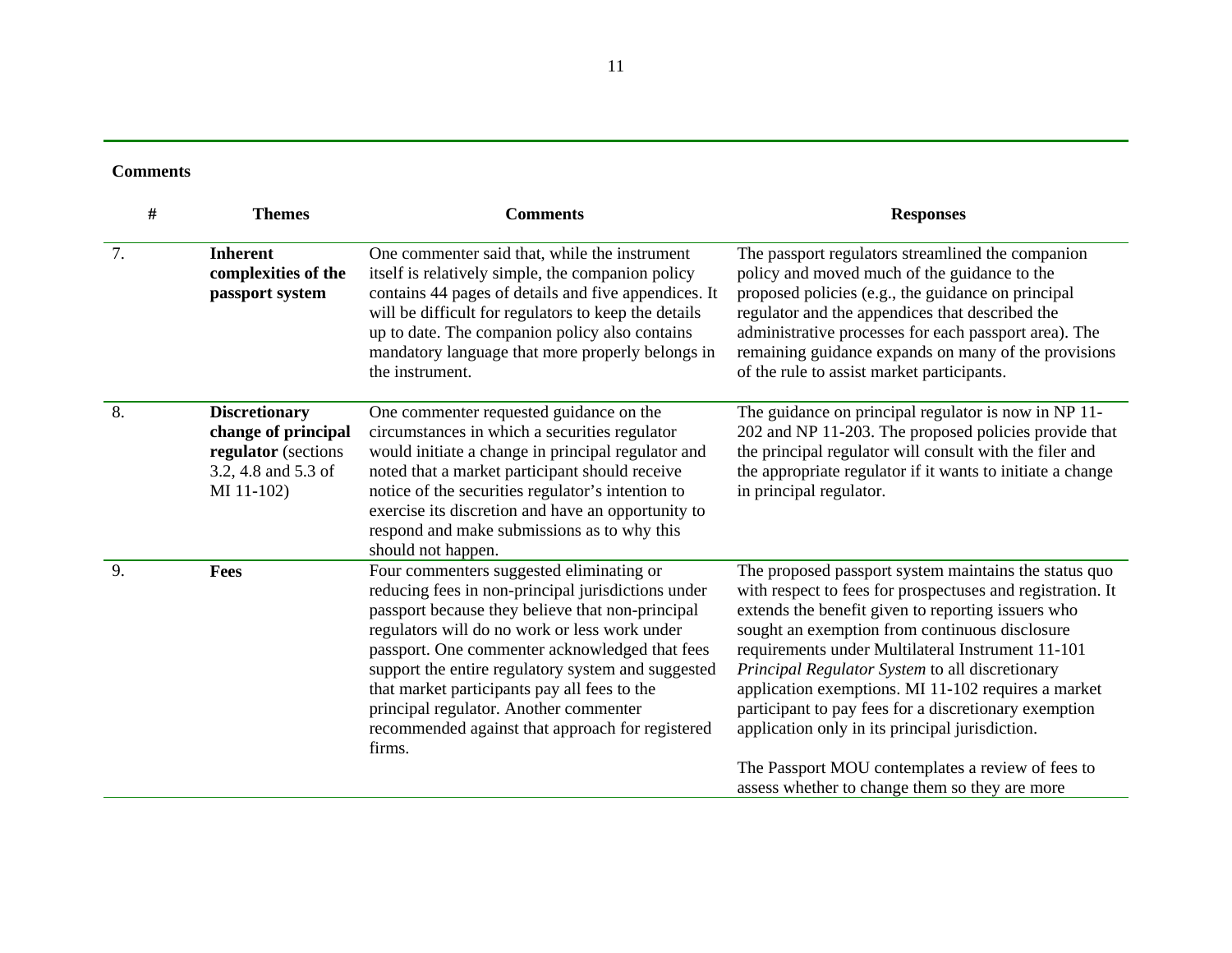| <b>Comments</b> |
|-----------------|
|-----------------|

| #   | <b>Themes</b>                                       | <b>Comments</b>                                                                                                                                                                                                                                                                                                       | <b>Responses</b>                                                                                                                                                                                                                                                                                                                                                                                                                                                                                                                              |
|-----|-----------------------------------------------------|-----------------------------------------------------------------------------------------------------------------------------------------------------------------------------------------------------------------------------------------------------------------------------------------------------------------------|-----------------------------------------------------------------------------------------------------------------------------------------------------------------------------------------------------------------------------------------------------------------------------------------------------------------------------------------------------------------------------------------------------------------------------------------------------------------------------------------------------------------------------------------------|
|     |                                                     |                                                                                                                                                                                                                                                                                                                       | consistent with the objectives of the passport system.<br>The Council of Ministers under the Passport MOU<br>asked CSA to review the fee structure of its members<br>and propose changes to the Ministers. CSA has<br>initiated this project and will report to the Ministers.                                                                                                                                                                                                                                                                |
|     |                                                     |                                                                                                                                                                                                                                                                                                                       | We will respond to the comment relating to the<br>collection of fees for firm registration, when we<br>finalize passport for registration.                                                                                                                                                                                                                                                                                                                                                                                                    |
| 10. | <b>Cost benefit</b><br>analysis (CBA)               | Two commenters suggested that CSA do a cost-<br>benefit analysis about the passport system given<br>Ontario's non-participation.                                                                                                                                                                                      | The passport regulators, working with the OSC,<br>developed interfaces for Ontario market participants<br>who want to access the capital markets of passport<br>jurisdictions, and for market participants in passport<br>jurisdictions who want access to the Ontario capital<br>market. The interfaces make the securities regulatory<br>system as efficient and effective as possible in the<br>circumstances for all market participants who want to<br>gain access to the capital markets in both passport<br>jurisdictions and Ontario. |
| 11. | <b>Re-publication of</b><br>passport for<br>comment | Two commenters suggested republishing the<br>passport system for comment with or after the<br>underlying harmonized rules are in place and once<br>the regulators have developed an interface for<br>Ontario market participants. Otherwise, market<br>participants would be commenting on an<br>incomplete proposal. | It is important for market participants to understand<br>how the passport system will work in light of Ontario's<br>decision not to adopt MI 11-102. Consequently, we<br>published for comment NP 11-202 and 11-203. See<br>items 21 and following below for a summary of the<br>comments on these policies and our responses.<br>We have not made material changes to MI 11-102 to<br>implement the interfaces between the passport                                                                                                          |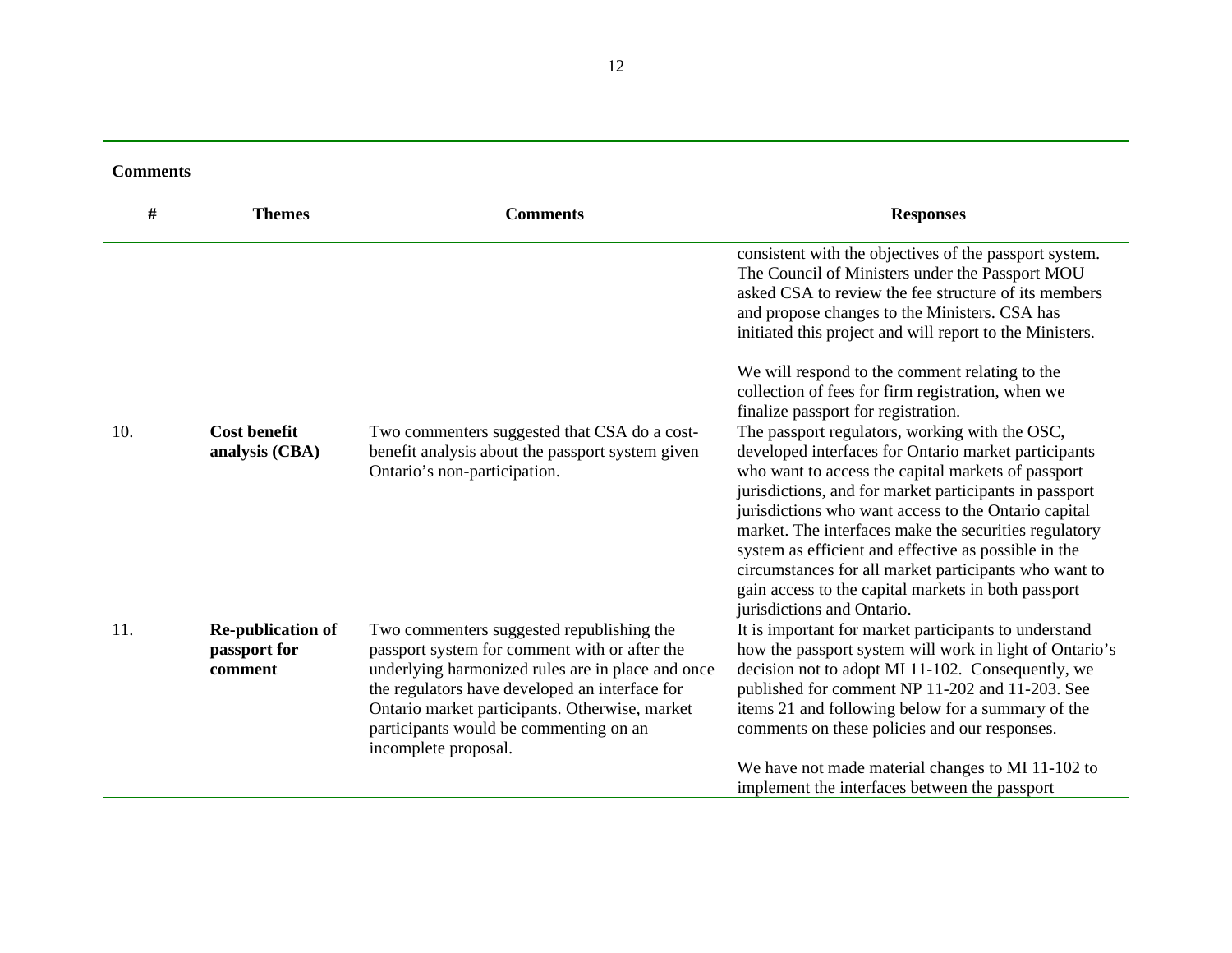|  |  | <b>Comments</b> |  |
|--|--|-----------------|--|
|--|--|-----------------|--|

| $\#$ | <b>Themes</b>                                            | <b>Comments</b>                                                                                                                                                                                                                                                                                                                                                                                                                            | <b>Responses</b>                                                                                                                                                                                                                                                                                                                                                                                                |
|------|----------------------------------------------------------|--------------------------------------------------------------------------------------------------------------------------------------------------------------------------------------------------------------------------------------------------------------------------------------------------------------------------------------------------------------------------------------------------------------------------------------------|-----------------------------------------------------------------------------------------------------------------------------------------------------------------------------------------------------------------------------------------------------------------------------------------------------------------------------------------------------------------------------------------------------------------|
|      |                                                          |                                                                                                                                                                                                                                                                                                                                                                                                                                            | jurisdictions and Ontario. For that reason, we did not<br>republish it for comment.                                                                                                                                                                                                                                                                                                                             |
|      |                                                          |                                                                                                                                                                                                                                                                                                                                                                                                                                            | As is our usual practice, we published for comment the<br>harmonized rules underlying the passport system.                                                                                                                                                                                                                                                                                                      |
| 12.  | <b>Operational</b><br>constraints for<br>regulators      | One commenter thought that the passport system<br>would increase the need for the regulators to have<br>staff with appropriate financial market and product<br>expertise and suggested regulators focus on<br>allocating resources appropriately to prevent an<br>escalation in costs.                                                                                                                                                     | As mentioned in response to item 4 above, as part of<br>our work to implement the passport system, CSA<br>jurisdictions assessed the risks of the system. CSA<br>developed and we are implementing processes and<br>procedures in relevant areas to mitigate this type of risk<br>while ensuring that we maintain the increased<br>efficiencies of the securities regulatory system for<br>market participants. |
| 13.  | <b>National</b><br><b>Registration</b><br>Database (NRD) | One commenter said that regulators should<br>postpone developing passport for registration or<br>implementing major changes to NRD until the<br>regulators have finalized all their registration-<br>related proposals.                                                                                                                                                                                                                    | CSA is working to ensure that the passport for<br>registration and proposed National Instrument 31-103<br>Registration Requirements (NI 31-103) will work<br>together to provide an efficient system of regulation.<br>CSA expects to publish a proposed policy for<br>registration in due course and will work with the IDA                                                                                    |
|      |                                                          | Another commenter recommended that CSA not<br>implement the passport rule until it makes changes<br>to NRD because, otherwise, regulators will have to<br>put in place burdensome administrative<br>workarounds and the accuracy of the data on NRD<br>will be compromised. This commenter added that<br>for the passport system to work, all regulators<br>should record any detrimental information relating<br>to an individual on NRD. | to accommodate passport and the interfaces on NRD.                                                                                                                                                                                                                                                                                                                                                              |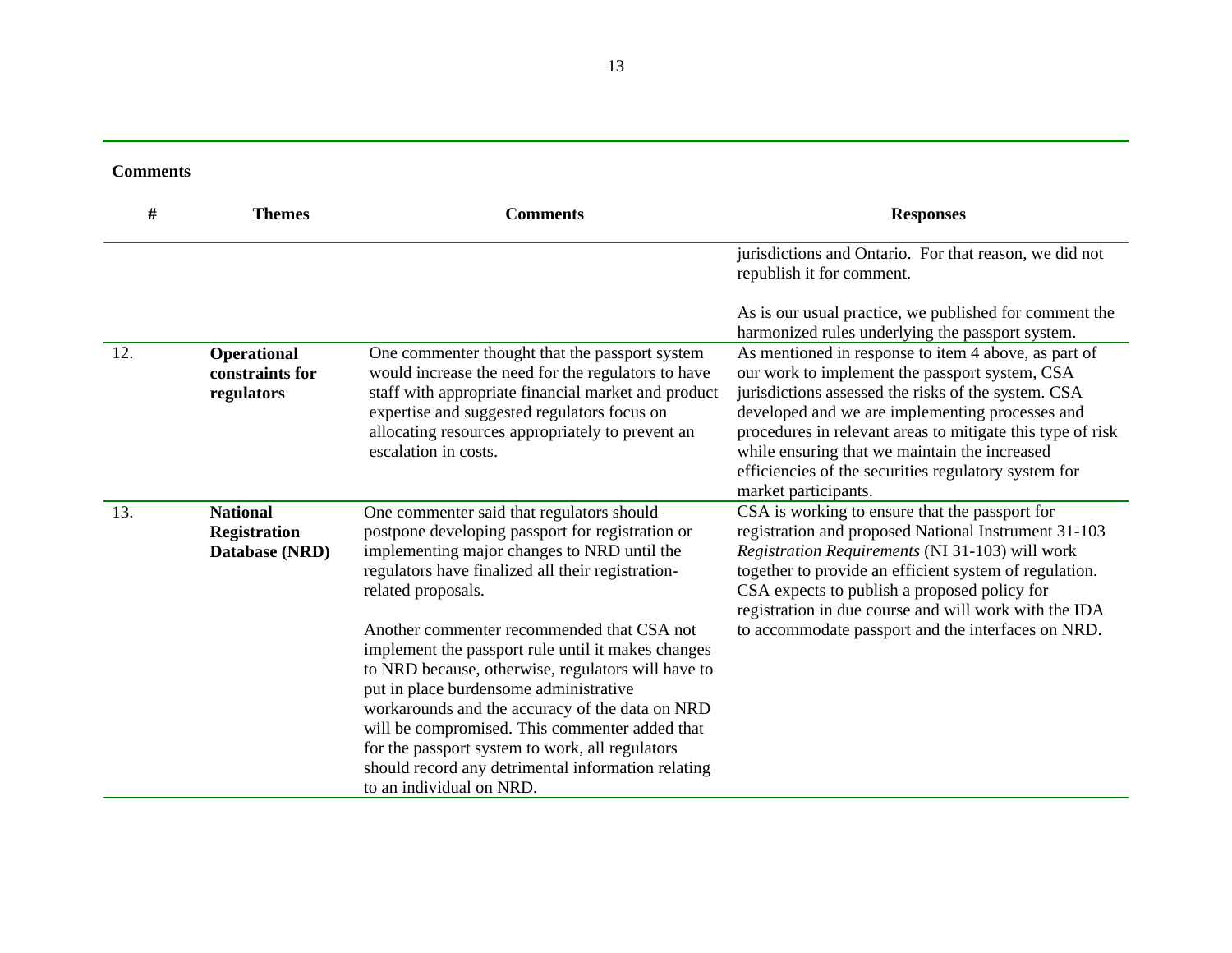| #   | <b>Themes</b>                                                                             | <b>Comments</b>                                                                                                                                                                                                                                                                                                                                                                                                                                                                                                                                                                                                                                                                                                                                                                                                                                                                                                                                                                                                                                                                         | <b>Responses</b>                                                                  |
|-----|-------------------------------------------------------------------------------------------|-----------------------------------------------------------------------------------------------------------------------------------------------------------------------------------------------------------------------------------------------------------------------------------------------------------------------------------------------------------------------------------------------------------------------------------------------------------------------------------------------------------------------------------------------------------------------------------------------------------------------------------------------------------------------------------------------------------------------------------------------------------------------------------------------------------------------------------------------------------------------------------------------------------------------------------------------------------------------------------------------------------------------------------------------------------------------------------------|-----------------------------------------------------------------------------------|
| 14. | <b>Registration</b><br>implementation<br>issues if Ontario<br>does not adopt MI<br>11-102 | Two commenters asked specific questions about<br>implementing the passport system for registration<br>without Ontario:<br>Could an individual whose firm has its head<br>$\bullet$<br>office in Ontario participate in passport?<br>If so, which regulator would act as principal<br>regulator for the individual and could the firm<br>have a principal regulator in each jurisdiction<br>where it has representatives?<br>How will opting in and opting out of passport<br>work for a firm whose head office and a<br>majority of its representatives are in Ontario? If<br>a firm cannot participate because of the<br>location of its head office, will it have to file<br>any documentation?<br>If a firm opts-out and Ontario decides to join<br>passport, will the firm have the opportunity to<br>revisit its decision?<br>How would NRD be updated to reflect the<br>automatic registration process under the<br>passport system? How will the system be<br>different especially in light of the fact the<br>Ontario residents will not be able to participate<br>in passport? | We will respond to these questions when we finalize<br>passport for registration. |
| 15. | <b>Transition issues</b>                                                                  | Two commenters submitted that the 30-day                                                                                                                                                                                                                                                                                                                                                                                                                                                                                                                                                                                                                                                                                                                                                                                                                                                                                                                                                                                                                                                | We will respond to this comment when we finalize                                  |
|     | for registration                                                                          | transition period proposed for firms to opt out of                                                                                                                                                                                                                                                                                                                                                                                                                                                                                                                                                                                                                                                                                                                                                                                                                                                                                                                                                                                                                                      | passport for registration.                                                        |
|     |                                                                                           | the passport system is too short and should be at                                                                                                                                                                                                                                                                                                                                                                                                                                                                                                                                                                                                                                                                                                                                                                                                                                                                                                                                                                                                                                       |                                                                                   |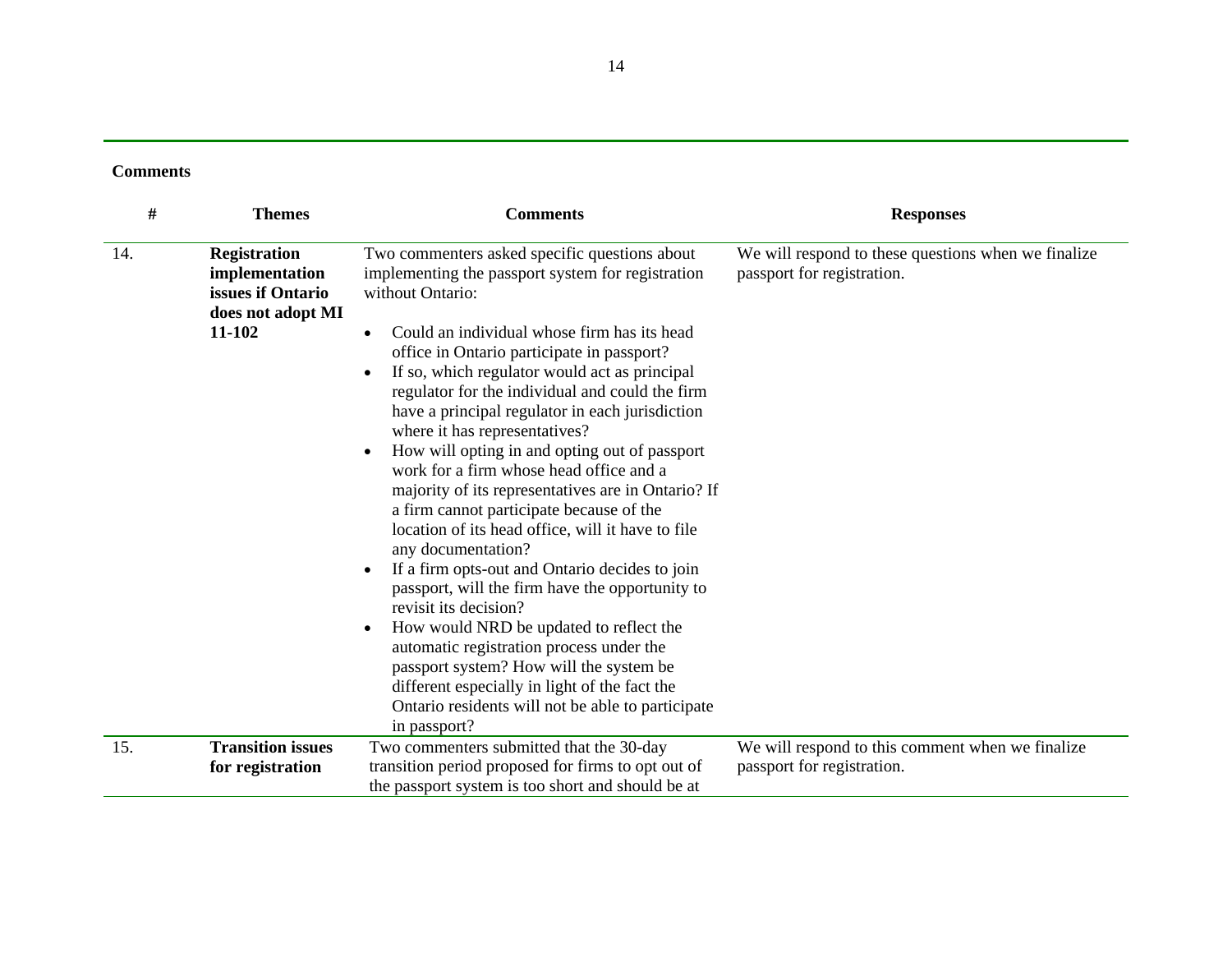| #   | <b>Themes</b>                                                                          | <b>Comments</b>                                                                                                                                                                                                                                                                                                                                                                                                                                                                                                   | <b>Responses</b>                                                                                                                                                                                                                                                                                                                                |
|-----|----------------------------------------------------------------------------------------|-------------------------------------------------------------------------------------------------------------------------------------------------------------------------------------------------------------------------------------------------------------------------------------------------------------------------------------------------------------------------------------------------------------------------------------------------------------------------------------------------------------------|-------------------------------------------------------------------------------------------------------------------------------------------------------------------------------------------------------------------------------------------------------------------------------------------------------------------------------------------------|
|     |                                                                                        | least 180 days.                                                                                                                                                                                                                                                                                                                                                                                                                                                                                                   |                                                                                                                                                                                                                                                                                                                                                 |
| 16. | <b>Technical</b><br>registration issues                                                | One commenter raised several technical<br>registration issues about                                                                                                                                                                                                                                                                                                                                                                                                                                               | We will respond to these comments when we finalize<br>passport for registration.                                                                                                                                                                                                                                                                |
|     |                                                                                        | the information an individual should<br>$\bullet$<br>provide on NRD to register in additional<br>jurisdictions<br>whether the IDA will continue to approve<br>٠<br>individuals before they are registered by<br>their principal regulator in the jurisdictions<br>that do not delegate registration to the IDA<br>the meaning of the phrase "date on which<br>$\bullet$<br>the filing is made" on Form 11-102F1<br>where to request a hearing when the IDA<br>registers firms or individuals in a<br>jurisdiction |                                                                                                                                                                                                                                                                                                                                                 |
| 17. | <b>Delegation of</b><br>registration to self-<br>regulatory<br>organizations<br>(SROs) | Three commenters suggested all CSA members<br>should consider delegating their registration<br>function to the IDA to ensure a single point of<br>contact in every jurisdiction and a common and<br>consistent approach.                                                                                                                                                                                                                                                                                          | We will respond to these comments when we finalize<br>passport for registration.                                                                                                                                                                                                                                                                |
| 18. | <b>Mobility</b><br>exemption                                                           | One commenter said the decision to retain the<br>limits on the number of eligible clients a firm or<br>individual may service under the mobility<br>exemption is inconsistent with the principles of the<br>passport system. Also, the limits are too low and<br>the cost of compliance too high, which means                                                                                                                                                                                                     | CSA published a revised mobility exemption in<br>proposed NI 31-103. The purpose of the exemption is<br>to provide relief on a <i>de minimis</i> basis to a firm or<br>individual whose clients move to another jurisdiction.<br>On that basis, if the number of clients in the non-<br>principal jurisdiction exceeds the limit set out in the |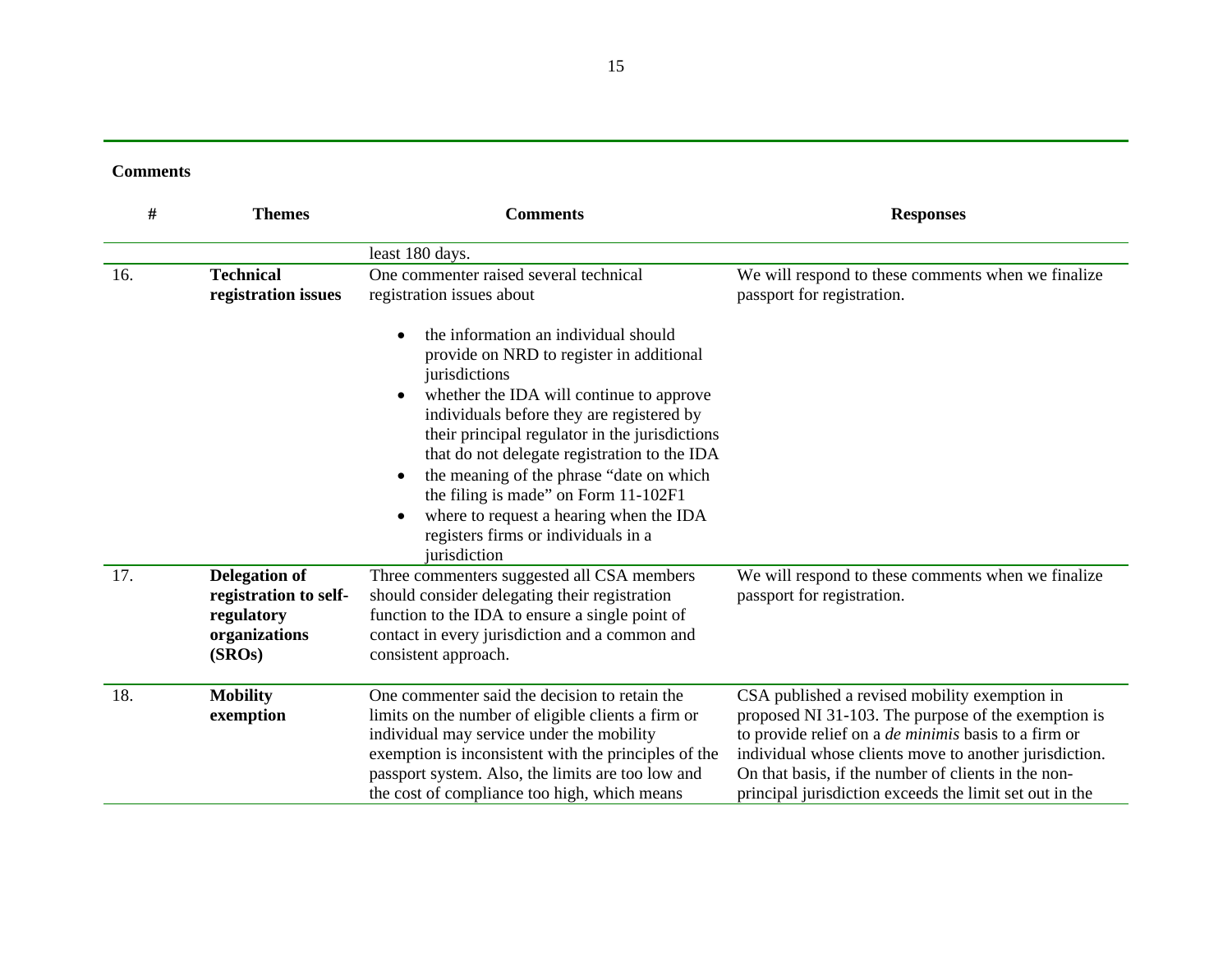| <b>Comments</b> |
|-----------------|
|-----------------|

| #   | <b>Themes</b>                     | <b>Comments</b>                                                                                                                                                                                                                                                                     | <b>Responses</b>                                                                                                                                                                                                                                                                     |
|-----|-----------------------------------|-------------------------------------------------------------------------------------------------------------------------------------------------------------------------------------------------------------------------------------------------------------------------------------|--------------------------------------------------------------------------------------------------------------------------------------------------------------------------------------------------------------------------------------------------------------------------------------|
|     |                                   | dealers will choose to register instead of using the<br>exemption.                                                                                                                                                                                                                  | exemption, we consider the registrant's level of activity<br>in the jurisdiction to be sufficient to warrant<br>registration. Passport for registration will allow firms<br>and individuals to register in multiple jurisdictions by<br>dealing only with their principal regulator. |
| 19. | Cease-trade orders<br>(CTOs)      | One commenter encouraged CSA to include in the<br>national instrument a system to treat CTOs<br>consistently across the country. Specifically, the<br>commenter sought guidance on how to comply<br>with CTOs issued in one or more Canadian<br>jurisdictions, but not all of them. | CSA is developing a proposed national policy on CTOs<br>to harmonize the procedures for issuing CTOs. We will<br>consider this comment in developing the proposed<br>policy.                                                                                                         |
| 20. | <b>Publication of</b><br>national | One commenter urged CSA to publish national<br>and proposed national rules and policies on the                                                                                                                                                                                      | CSA initiated a project to determine how best to use<br>our website. As part of this review, we will consider                                                                                                                                                                        |
|     | instruments on                    | CSA website instead of on each regulator's                                                                                                                                                                                                                                          | whether our website should contain national                                                                                                                                                                                                                                          |
|     | <b>CSA</b> website                | website.                                                                                                                                                                                                                                                                            | instruments and policies.                                                                                                                                                                                                                                                            |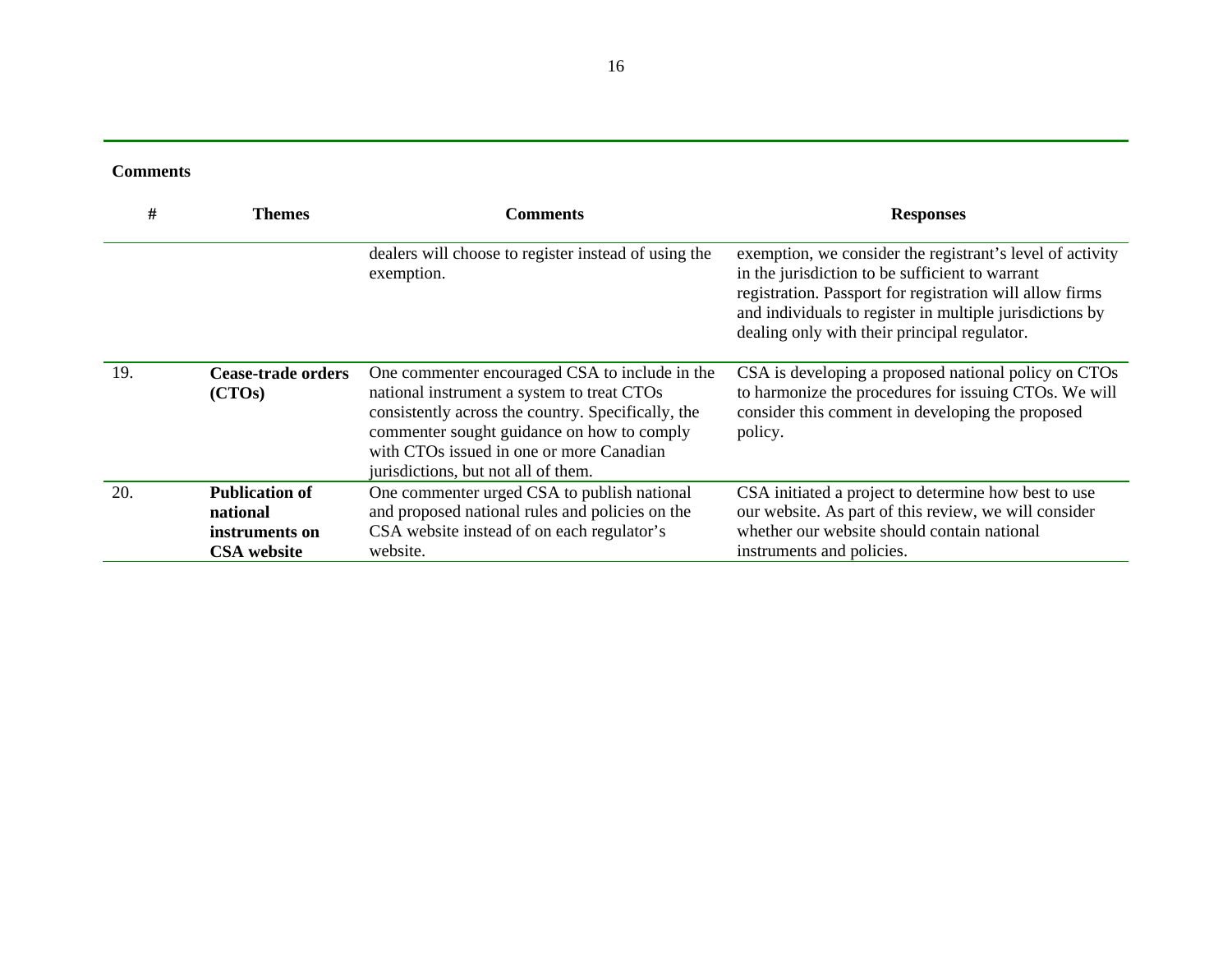## **NP 11-202 and NP 11-203 (proposed policies)**

| 21. | <b>Proposed policies -</b><br><b>General</b> | CSA received three comment letters on the<br>proposed policies. The three commenters<br>supported the proposed interfaces with Ontario.<br>One said it was time to move forward with<br>passport to allow the system to show its potential.<br>The commenter continues to hope the Ontario<br>government and the OSC will adopt passport.<br>Another said that a common regulator would<br>create a more efficient and effective regulatory<br>system, but encouraged Ontario to become a full<br>participant in passport to support the momentum<br>for reform of regulatory content and structure. | The proposed interfaces with Ontario make the<br>securities regulatory system as efficient and effective as<br>possible in the circumstances for all market participants<br>who want to gain access to the capital markets in both<br>passport jurisdictions and Ontario. The changes to the<br>regulatory structure suggested by one commenter are<br>not within the powers of securities regulators to<br>consider. |
|-----|----------------------------------------------|------------------------------------------------------------------------------------------------------------------------------------------------------------------------------------------------------------------------------------------------------------------------------------------------------------------------------------------------------------------------------------------------------------------------------------------------------------------------------------------------------------------------------------------------------------------------------------------------------|-----------------------------------------------------------------------------------------------------------------------------------------------------------------------------------------------------------------------------------------------------------------------------------------------------------------------------------------------------------------------------------------------------------------------|
|     |                                              | The last commenter urged CSA to address the un-<br>level playing field between Ontario and passport<br>jurisdiction market participants as soon as<br>possible. This commenter was concerned that the<br>proposed interfaces did not provide Ontario with<br>any incentive to reconsider its position and adopt<br>passport.                                                                                                                                                                                                                                                                         |                                                                                                                                                                                                                                                                                                                                                                                                                       |
| 22. | Proposed policies -<br>Two-year review       | One commenter thought the CSA's plan to review<br>the direct access to passport for Ontario market<br>participants two years after the implementation of<br>passport is reasonable. The commenter is<br>confident it will show the effectiveness of the<br>system and that this should convince Ontario to<br>adopt passport.                                                                                                                                                                                                                                                                        | The passport jurisdictions plan to review the direct<br>access provided to Ontario market participants in due<br>course and continue to work with the OSC to make the<br>regulatory system as effective and efficient as possible<br>in the circumstances.                                                                                                                                                            |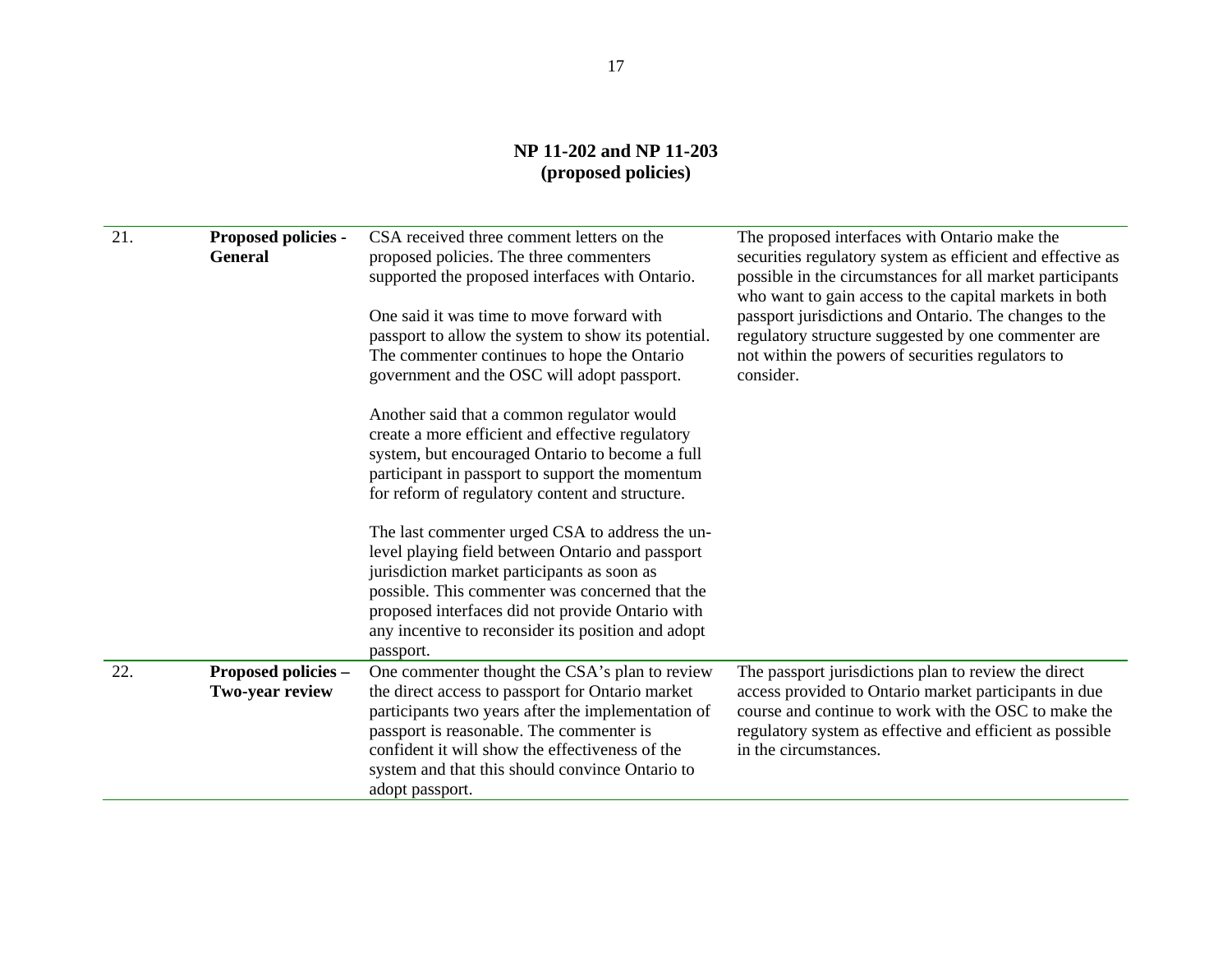|     |                                    | Another commenter was concerned that the review<br>of the interfaces two years after the<br>implementation of passport introduces an element<br>of uncertainty and encouraged CSA to develop a<br>permanent solution that all jurisdictions support.                                                                                                                                                                                                                           |                                                                                                                                                                                                                                                                                                                                                                                                           |
|-----|------------------------------------|--------------------------------------------------------------------------------------------------------------------------------------------------------------------------------------------------------------------------------------------------------------------------------------------------------------------------------------------------------------------------------------------------------------------------------------------------------------------------------|-----------------------------------------------------------------------------------------------------------------------------------------------------------------------------------------------------------------------------------------------------------------------------------------------------------------------------------------------------------------------------------------------------------|
| 23. | Proposed policies -<br><b>Fees</b> | One commenter recommended that CSA requires<br>issuers to pay prospectus filing fees only to their<br>principal regulator (and the OSC for passport<br>jurisdiction issuers). The commenter<br>acknowledged that these fees are an important<br>source of revenue for regulators and its<br>recommendation may disrupt the functioning of<br>the regulatory framework and suggested CSA<br>consider this as part of its planned two-year review<br>of the passport interfaces. | The Passport MOU contemplates a review of fees to<br>assess whether to change them so they are more<br>consistent with the objectives of the passport system.<br>The Council of Ministers under the Passport MOU<br>asked CSA to review the fee structure of its members<br>and propose changes to the Ministers. CSA has<br>initiated this project and will report to the Ministers.                     |
| 24. | <b>Transparency</b>                | One commenter requested CSA to<br>provide details of the mechanisms it will utilize<br>to monitor the effectiveness of the interfaces,<br>and<br>consult with market participants on the<br>strategies to mitigate the risk of inconsistent<br>interpretation and application of harmonized<br>law.                                                                                                                                                                            | Up to now, CSA focused our efforts on establishing<br>appropriate processes and procedures to implement the<br>passport system and the interfaces and to mitigate the<br>risks of the system. We will be considering the need to<br>develop mechanisms to evaluate the effectiveness of<br>passport and the interfaces as we implement passport.                                                          |
|     |                                    | The commenter specifically suggested CSA create<br>a precedent database to ensure consistent treatment<br>of novel and substantive issues.                                                                                                                                                                                                                                                                                                                                     | We plan to create an internal precedent database to<br>ensure consistent interpretation and application of<br>harmonized law, but view this as a longer-term<br>objective. In the meantime, we are implementing other<br>mechanisms in relevant areas to mitigate this risk while<br>ensuring that we maintain the increased efficiencies of<br>the securities regulatory system for market participants. |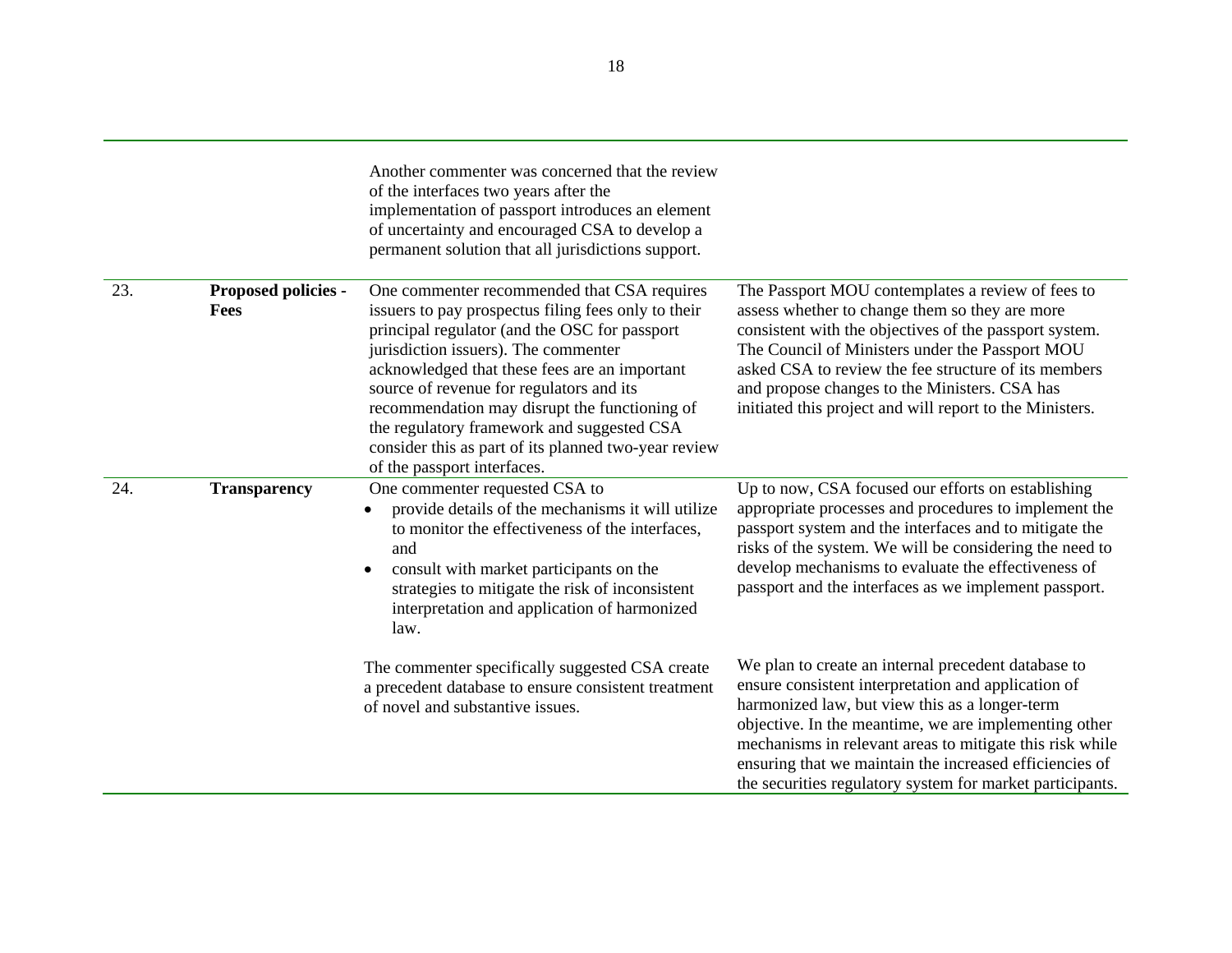| 25. | Proposed policies -<br>review of dual<br>application for<br>discretionary relief | One commenter was concerned that, in a dual<br>application under NP 11-203, the principal<br>regulator would have to consider the comments of<br>any non-principal regulator with which the filer<br>files the application $(s. 6.2(1))$ and each of those<br>non-principal regulators would be able to opt-out<br>of the dual review $(s. 7.2(2))$ . The commenter<br>recommended making clear that only the principal<br>regulator and the OSC would review the<br>application and only the OSC could opt-out of a<br>dual application review. | Section $5.2(2)$ of NP 11-203 makes it clear that a filer<br>making a dual application has to file the application<br>only with the principal regulator and the OSC.<br>Therefore, in the context of a dual application, the<br>reference to the 'non-principal regulator with which the<br>filer filed the application" are references to the OSC<br>only. We will establish a better connection between<br>these provisions to ensure there is no confusion. |
|-----|----------------------------------------------------------------------------------|--------------------------------------------------------------------------------------------------------------------------------------------------------------------------------------------------------------------------------------------------------------------------------------------------------------------------------------------------------------------------------------------------------------------------------------------------------------------------------------------------------------------------------------------------|----------------------------------------------------------------------------------------------------------------------------------------------------------------------------------------------------------------------------------------------------------------------------------------------------------------------------------------------------------------------------------------------------------------------------------------------------------------|
| 26. | NP 11-202-<br><b>Technical</b>                                                   | One commenter recommended:                                                                                                                                                                                                                                                                                                                                                                                                                                                                                                                       |                                                                                                                                                                                                                                                                                                                                                                                                                                                                |
|     | comments                                                                         | requiring the principal regulator to review and<br>respond to an application for a change of<br>principal regulator within the 30-day period.<br>including language to the effect that, for a<br>$\bullet$<br>mutual fund prospectus, it is not necessary for<br>the filer to confirm in its cover letter that at<br>least one underwriter has signed the certificate<br>page of the prospectus.                                                                                                                                                 | • We will clarify that the regulators will use best<br>efforts to resolve a request filed on a timely basis<br>within 30 days of receiving it.<br>• We will clarify in Parts 7 and 10 that the filer only<br>has to provide the confirmation when an<br>underwriter's certificate is required.                                                                                                                                                                 |
|     |                                                                                  | deleting the requirement for the principal<br>$\bullet$<br>regulator to issue a second receipt for a dual<br>prospectus evidencing that the OSC has issued<br>its receipt for the prospectus when the OSC is<br>closed on the day the principal regulator issued<br>its receipt.                                                                                                                                                                                                                                                                 | • The OSC needs to be open for a receipt to be issued<br>on its behalf for a preliminary prospectus, prospectus<br>or amendment.                                                                                                                                                                                                                                                                                                                               |
|     |                                                                                  | clarifying whether a filer that needs to identify<br>$\bullet$<br>another principal regulator for a pre-filing or<br>waiver application because it does not require<br>the relief from its principal regulator should<br>request a discretionary change in principal<br>regulator and whether the filer can file the                                                                                                                                                                                                                             | • We will clarify in section 4.5 of MI 11-102 that, if a<br>filer does not require an exemption in its principal<br>jurisdiction, the filer does not have to request a<br>discretionary change of principal regulator for the<br>waiver application. The filer's principal regulator<br>will be the securities regulatory authority or                                                                                                                         |